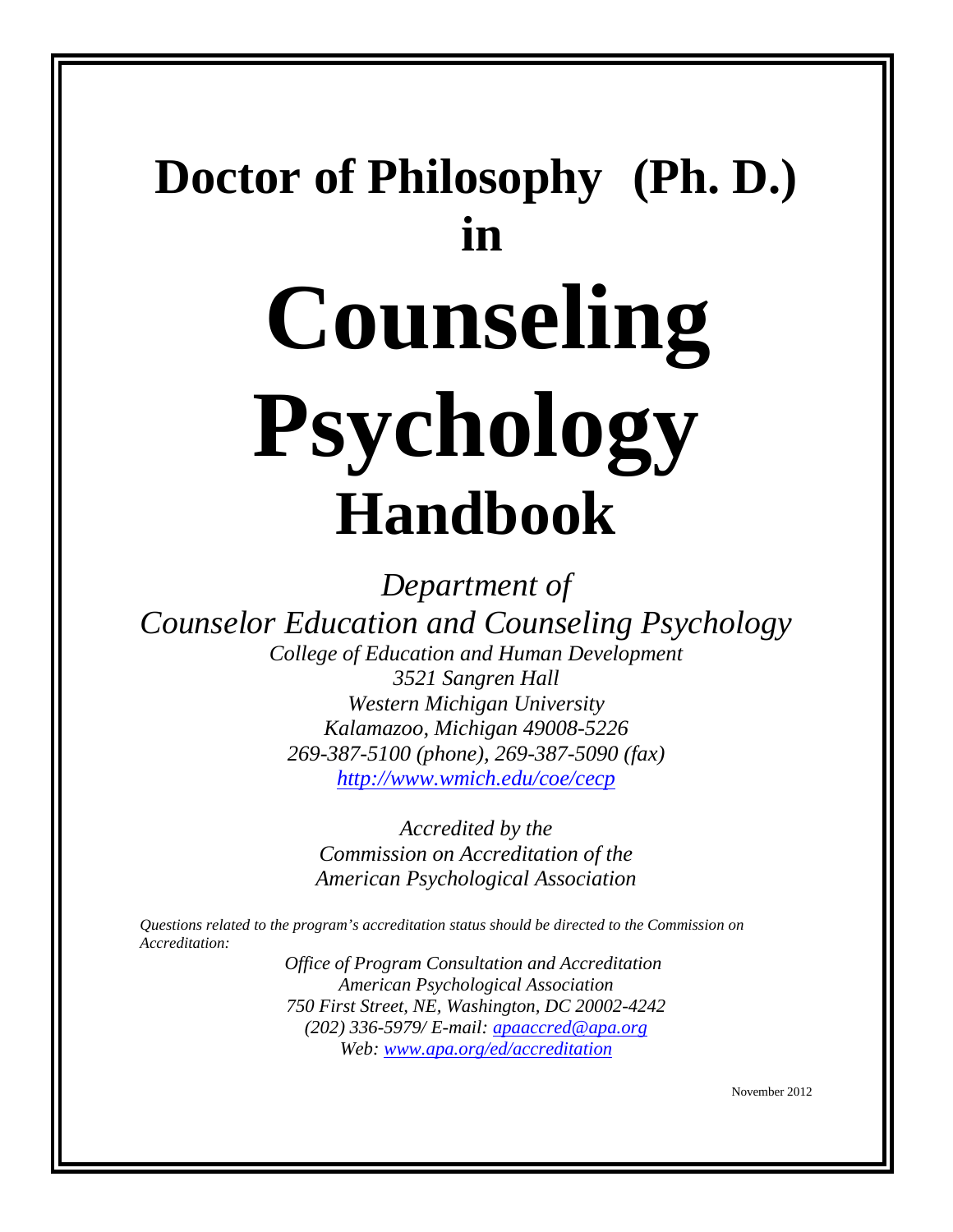| MINIMUM LEVEL OF ACCEPTABLE ACHIEVEMENT AND COMPETENCY  9 |
|-----------------------------------------------------------|
|                                                           |
|                                                           |
|                                                           |
|                                                           |
|                                                           |
|                                                           |
|                                                           |
|                                                           |
|                                                           |
|                                                           |
|                                                           |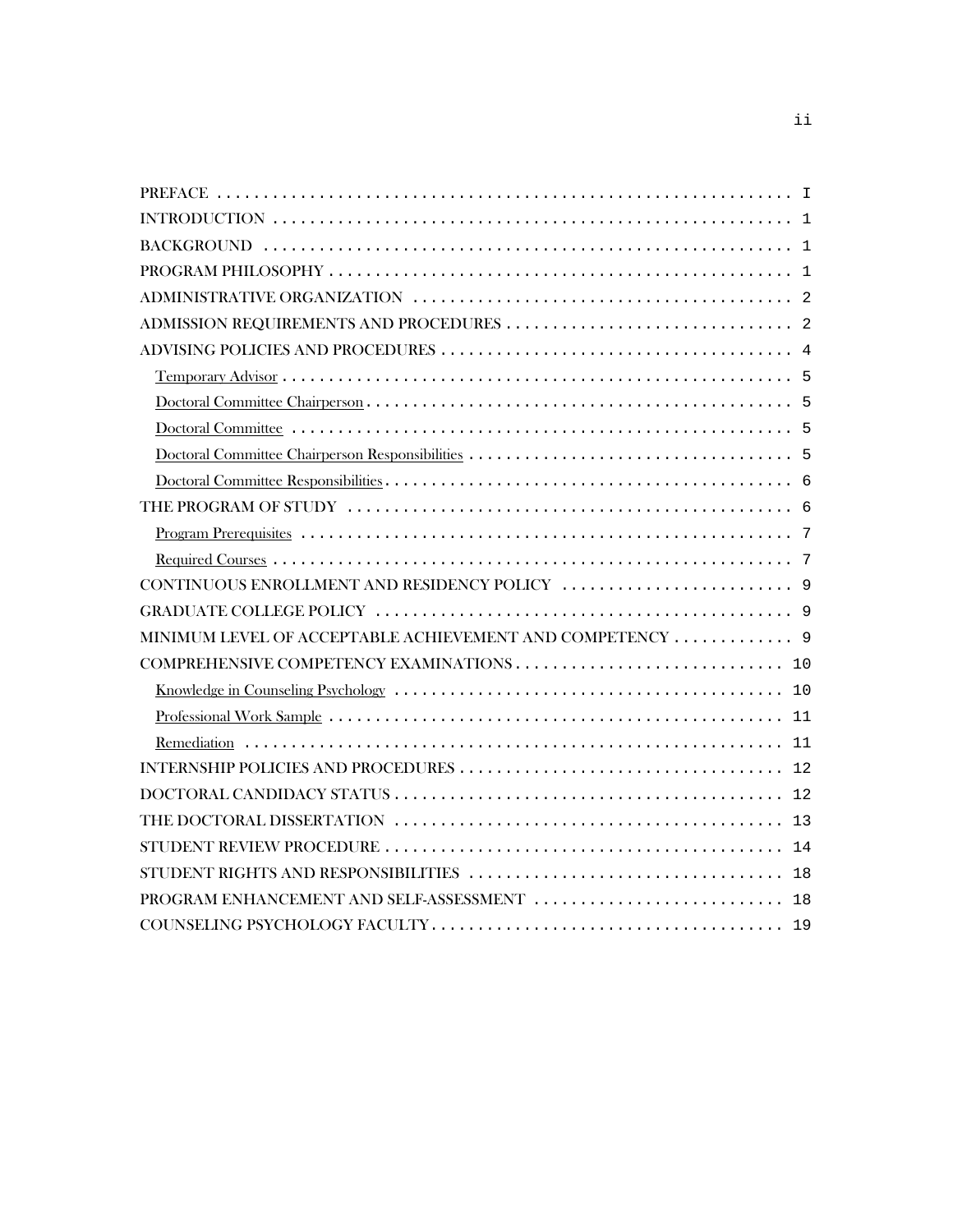#### PREFACE

The *Handbook* has been developed to assist students enrolled in the Doctor of Philosophy (Ph.D.) program in Counseling Psychology. By referring to this handbook, readers will become familiar with information regarding requirements, procedures and policies of the Ph.D. program in Counseling Psychology at Western Michigan University. The Handbook supplements The Graduate Catalog. Information contained in this publication may be changed without notice.

This handbook is based on the revised counseling psychology doctoral curriculum effective in 2005. This handbook applies to all counseling psychology doctoral students admitted fall 2005 or thereafter. This handbook also applies to current counseling psychology students who have formally selected the new curriculum for their program of study. Students currently enrolled in the counseling psychology doctoral program who are choosing to remain with the curriculum in place prior to 2005 follow the Counseling Psychology Doctoral Handbook published in May 2003.

Students should retain a copy of the Handbook issued in the year of doctoral program admission as it contains the policies and procedures which govern the student's doctoral studies. When policies change, advisors, Counseling Psychology Doctoral Student Representatives to the Counseling Psychology Training Committee and the Department Office will have current revisions available for inclusion in the *Handbook*. Students requiring information beyond what is presented in this publication should contact temporary advisors, doctoral Committee Chairpersons, the Director of Training for the doctoral program in Counseling Psychology, or the Department Chairperson.

> Department of Counselor Education and Counseling Psychology Counseling Psychology Training Committee 3521 Sangren Hall Western Michigan University Kalamazoo, MI 49008-5226

> > Telephone: (269) 387-5100 Fax: (269) 387-5090 Web Page: http://www.wmich.edu/coe/cecp/

Western Michigan University prohibits discrimination or harassment which violates the law or which constitutes inappropriate or unprofessional limitation of employment, University facility access, or participation in University activities, on the basis of race, color, religion, national origin, sex, sexual orientation, gender identity, age, protected disability, veteran status, height, weight, or marital status.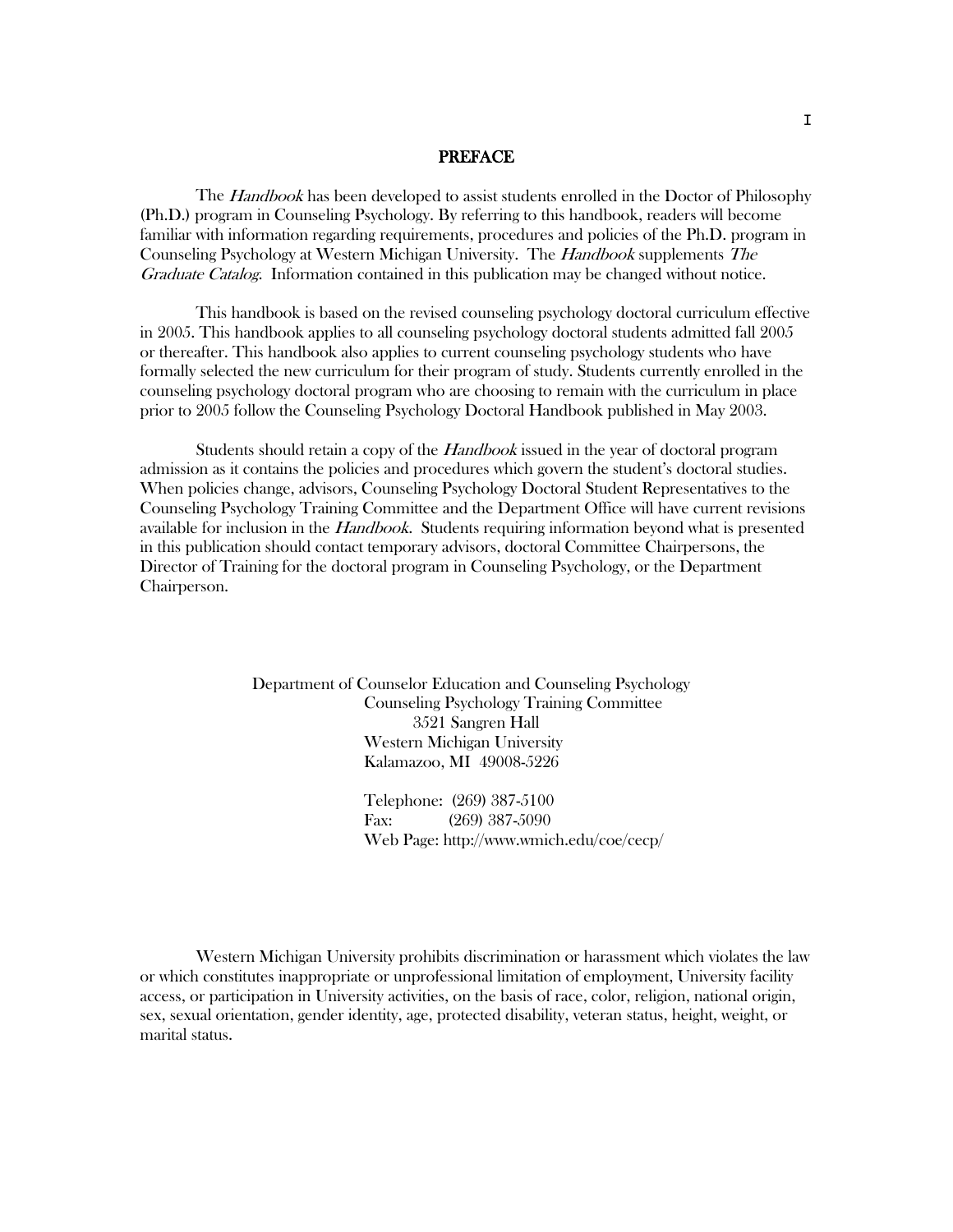## Department of Counselor Education and Counseling Psychology Ph.D. Program in Counseling Psychology

## INTRODUCTION

The Doctor of Philosophy (Ph.D.) Degree in Counseling Psychology, an APA accredited program, embodies a balanced training experience in the science of psychology, theoretical foundations, application of therapeutic skills and research. The program is designed to prepare skilled counseling psychologists to function successfully in a variety of professional settings with diverse populations. The Department Faculty in Counseling Psychology is committed to educating and training qualified students to fulfill the many responsibilities inherent in the role of a counseling psychologist such as psychotherapy, supervision, consultation, program development and evaluation, research, teaching and training.

#### BACKGROUND

Doctoral programs were initiated at Western Michigan University in 1965. In 1978, the Doctor of Education (Ed.D.) in Counseling Psychology program was approved and a training committee was established to manage the new program. In 1981, the first student graduated from the doctoral program in Counseling Psychology. In 1983, a training committee was created to govern the program. The doctoral program in Counseling Psychology was accredited by the American Psychological Association in 1993. In 1996, the Ph.D. designation for the Counseling Psychology program was approved by the Board of Trustees of Western Michigan University. In 1998, the program was reaccredited by APA for a full seven year term.

## PROGRAM PHILOSOPHY

The Counseling Psychology doctoral program embraces the scientist-practitioner model and embodies a balanced training experience in the science of psychology, theoretical foundations, and application of practice skills and research. The program's focus is on the study and practice of career development; counseling and psychotherapy; cultural and individual diversity; systematic training in interpersonal skills; and the provision of preventive, remedial and educational interventions through the integration of theory, research, and practice.

The program is designed to prepare skilled counseling psychologists to function successfully in a variety of settings with diverse populations. Based upon the above model, the program has identified the following goals:

Program Goal 1: To prepare counseling psychologists who are scientist-practitioners. **Program Goal 2:** To prepare psychologists whose identity and professional/

scientific work reflect the Counseling Psychology specialty.

**Program Goal 3:** To prepare counseling psychologists with the

knowledge, skills, and attitudes to work successfully with multicultural and diverse populations.

Program Goal 4: To prepare counseling psychologists who acquire and demonstrate understanding and competency in the discipline specific knowledge and profession-wide competencies specified in the Standards of Accreditation.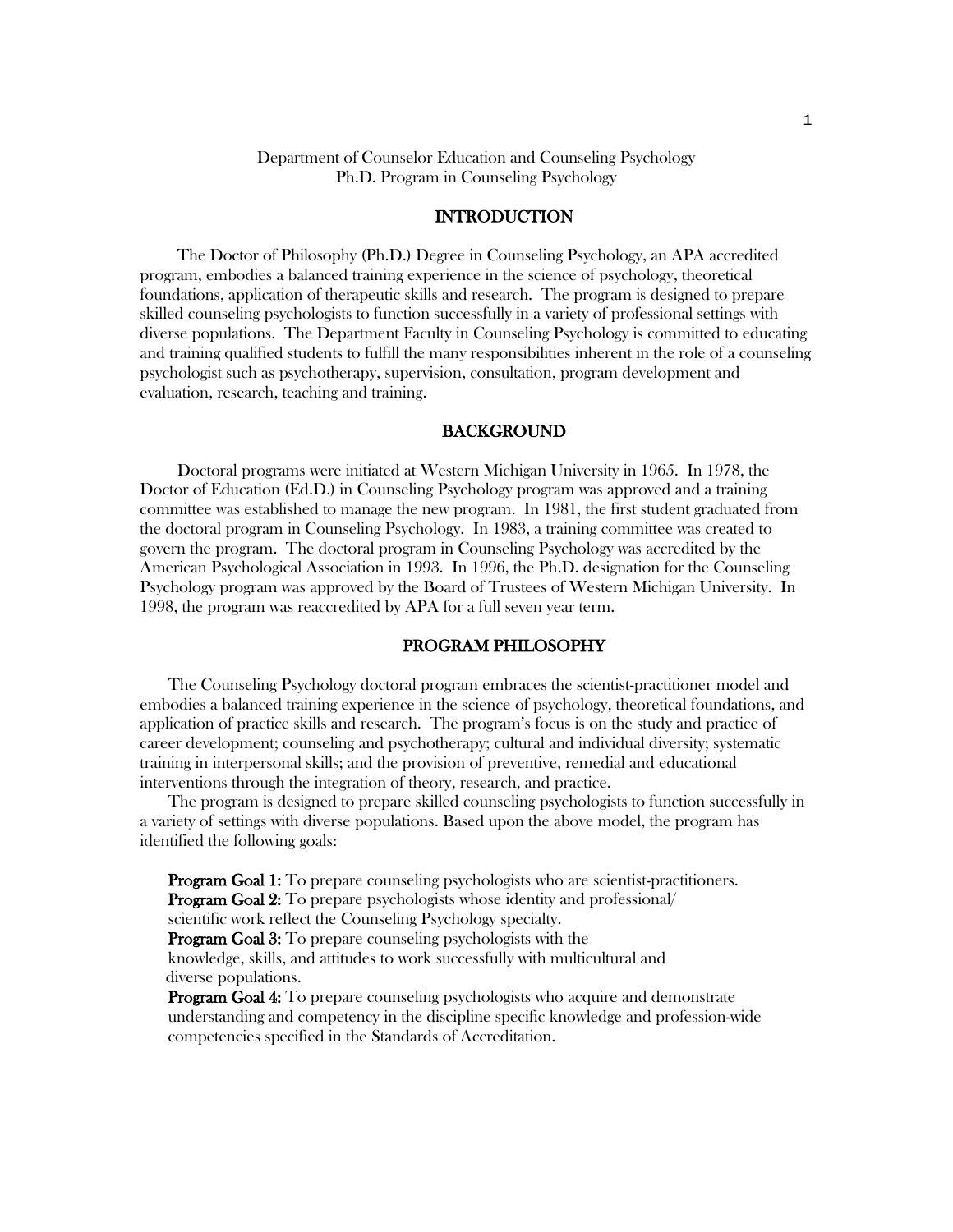# ADMINISTRATIVE ORGANIZATION FOR THE COUNSELING PSYCHOLOGY PROGRAM

The Counseling Psychology Training Committee (CPTC) is responsible for the governance of the Counseling Psychology Training Program (CPTP). The committee is responsible for (1) recommending policies and (2) implementing approved policies. The Department Chairperson appoints a member of the CPTC as Chairperson of the CPTC and Director of Training.

The CPTC has responsibility for recommending policies in the following areas:

- 1. Recruitment of doctoral students;
- 2. Admission to doctoral program in Counseling Psychology;
- 3. Assignment of academic advisors;
- 4. The program of studies (curriculum);
- 5. Selected retention and dismissal;
- 6. The internship experience;
- 7. Comprehensive examinations;
- 8. Candidacy recommendations;
- 9. The doctoral dissertation;
- 10. Eligibility criteria to serve as counseling psychology faculty;
- 11. Areas of concern assigned by the Department Chairperson.

Recommendations regarding policies are presented to the Department Faculty for review and comment by the Director of Training of the CPTC. Approval of recommendations following faculty review rests with the University's administration or appropriate University Committees. Procedures and faculty actions necessary to implement approved policies are the responsibility of the CPTC subject to administrative approval.

The CPTC shall be responsible for providing direction for the program. It is expected that a Director and a core committee shall be on duty throughout the fiscal year. Counseling Psychology faculty members are expected to serve as role models for colleagues, students and staff as demonstrated by teaching and research competency, recognition or distinction within professional associations, possession of an ABPP Diploma, or State License or other clear evidence of professional competence, performance and leadership in counseling psychology. The Department Chairperson appoints the counseling psychology faculty upon recommendation of the CPTC. Currently, eight faculty members are designated as Counseling Psychology faculty (see page 19).

## ADMISSION REQUIREMENTS AND PROCEDURES

Admission to the Ph.D. program in Counseling Psychology requires a record of successful study. Applicants may be admitted on the basis of a bachelor's degree or a master's degree. Preference is given to applicants with academic backgrounds in psychology, counseling or a related area.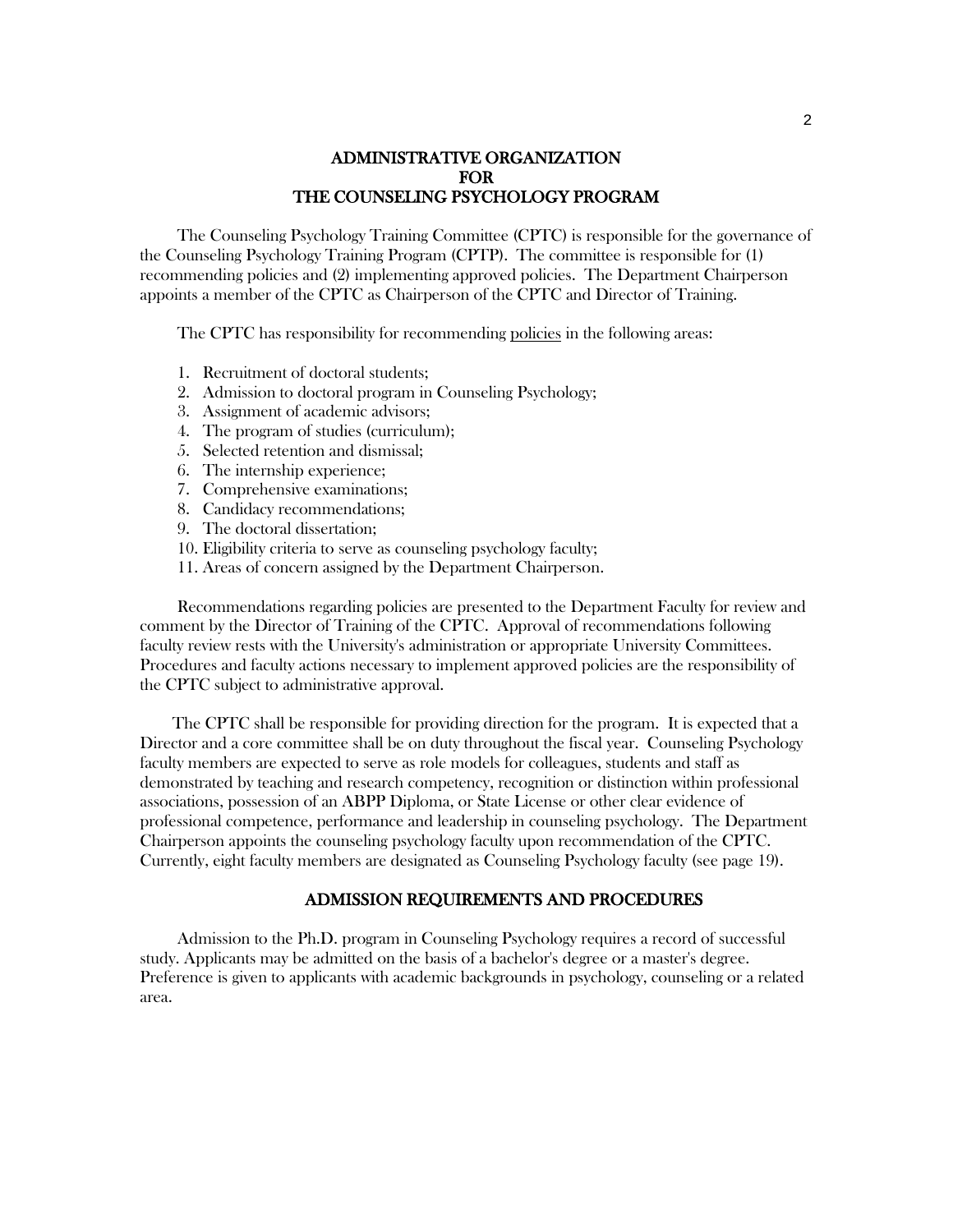Initial screening of applicants is based on an assessment of a student's grade point average, Graduate Record Examination scores, appropriateness of academic preparation, relevance of professional experience, quality of references, appropriateness of career goals, and quality of submitted writing samples. Applicants to the Counseling Psychology doctoral program should request current admission information from both the University Office of Admissions and Orientation and from the Department of Counselor Education and Counseling Psychology.

## Application Information

Applicants to the Counseling Psychology doctoral program should request current admission information from both the University Office of Admissions and Orientation and from the Department of Counselor Education and Counseling Psychology. Admissions to the Counseling Psychology Doctoral Program are offered for the fall semester only.

Materials required by the Graduate College admissions office are:

- 1. Online Graduate College Application for admission and application fee.
- 2. Official transcripts
- 3. Graduate Record Examination scores, including GRE Psychology score if applying on the basis of a bachelor's degree

#### Materials required by the Department include:

- 1. Copies of all materials sent to the Graduate College, including a printed copy of the Online Graduate Application (print before you submit it), copies of transcripts, and copies of GRE scores (when applicable)
- 2. Counseling Psychology Doctoral Program Application
- 3. Three (3) current letters of recommendation
- 4. A current resume or vita
- 5. An autobiography which includes a clear and complete statement of the development of the applicant's professional goals and how the applicant relates those goals to doctoral studies in Counseling Psychology.

All the above materials must be received by December 1. If December 1 falls on a weekend or holiday all application materials must be received by the next business day. We recommend that you allow a minimum of two weeks for your materials to arrive by the deadline date.

#### Application Information for International Applicants:

Graduate admission requires preparation of two sets of application forms--one for the Office of International Student and Scholar Services (OISS) and another for the Department of Counselor Education and Counseling Psychology. The deadline for receipt of all admission materials for the counseling psychology doctoral program is December 1 for the fall semester (our doctoral program admission deadlines are earlier than the general application deadlines for OISS). Application procedures for international students are available from the [Office of International Services and Student Affairs.](http://international.wmich.edu/content/section/9/177/)

Once completed, both sets of application forms must be returned to: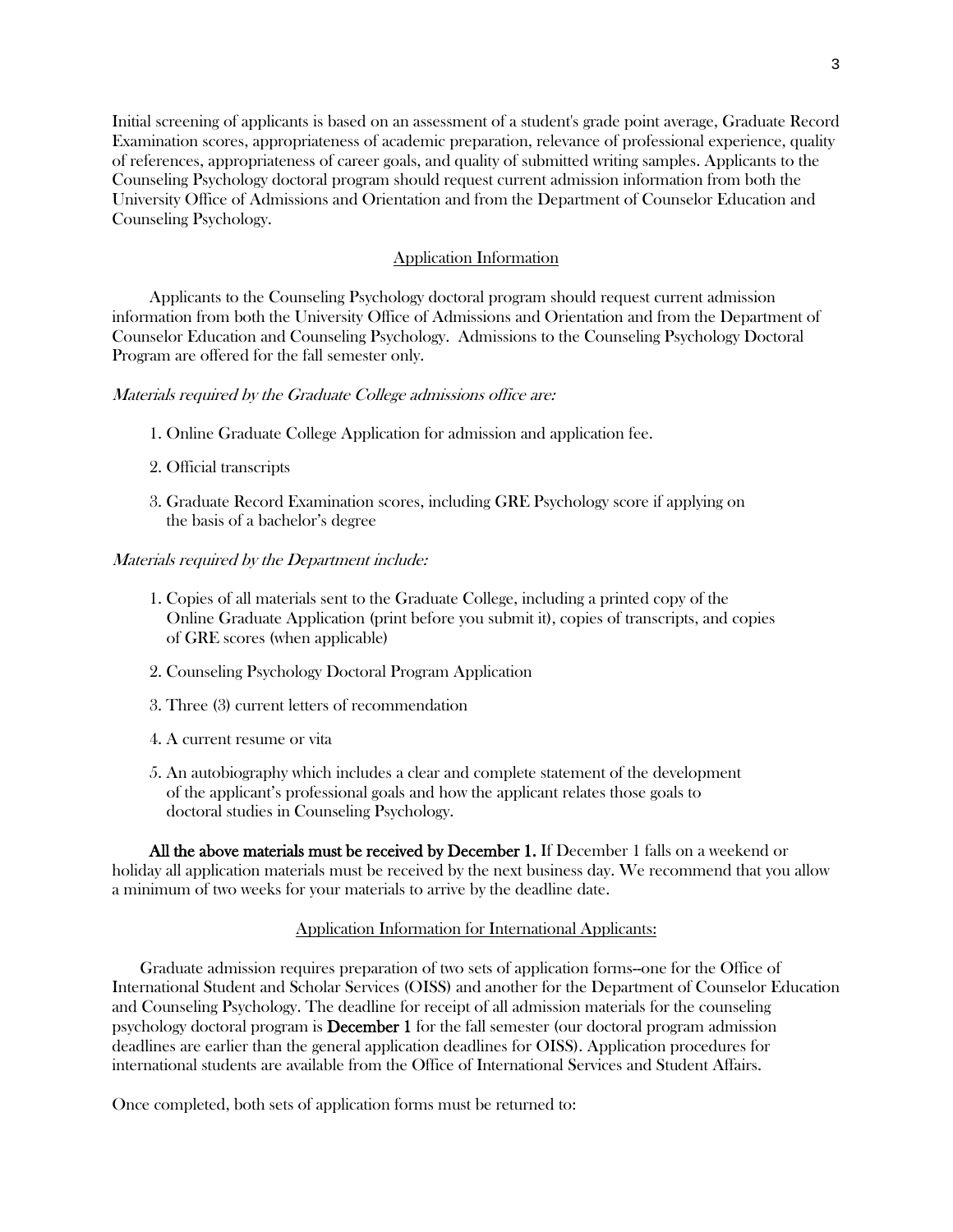HIGE International Services and Student Affairs 1903 West Michigan Ave. Western Michigan University Kalamazoo, MI 49009-5245 USA

#### Admissions Information

In mid-February, selected applicants are scheduled for interviews with faculty and current students. Applicants not selected for interviews will be notified. Following the interview process, the counseling psychology training committee decides which applicants will be offered admissions into the program. Notification of acceptance, alternate status, or denial is made in early to mid-March. Offers of admission must be accepted or declined by April 15.

The number of applicants recommended for admission each year varies and is determined primarily by the availability of faculty advisors for incoming students.

## Reapplication

Applicants who have previously been denied, or declined a previous offer of admission, or failed to matriculate after having been offered admission and indicating an intention to matriculate, may be considered by the CPTC upon written notification by the applicant. Reapplicants may be considered along with all applicants for the term that they are applying and reapplicants are advised that an offer of admission is enhanced by the following:

- 1. At least one year has elapsed since the original admission decision.
- 2. There is an additional reason to consider an offer of admission which should be specified in the applicant's written request.

## Procedure for Reapplication

Individuals applying, after having previously been denied, must submit a new application to the CPTC Admissions Committee. Previously submitted materials and credentials will not be accepted. All requirements for admission must be met for the applicant to receive the same status as other applicants for the term of admission for which the applicant is applying.

#### Admission by Transfer from other WMU Graduate Programs

Students seeking to transfer to the Counseling Psychology Program from other Western Michigan University doctoral programs, including those in the CECP Department, will be accorded the same status as all other applicants seeking admission to the Counseling Psychology Program. Admission requirements and procedures to be followed are the same as described previously in sections of this handbook.

# ADVISING POLICIES AND PROCEDURES

The process of academic advisement is essential to acquiring attitudes and values of a counseling psychologist. Faculty advisement is an integral aspect of a student's doctoral program.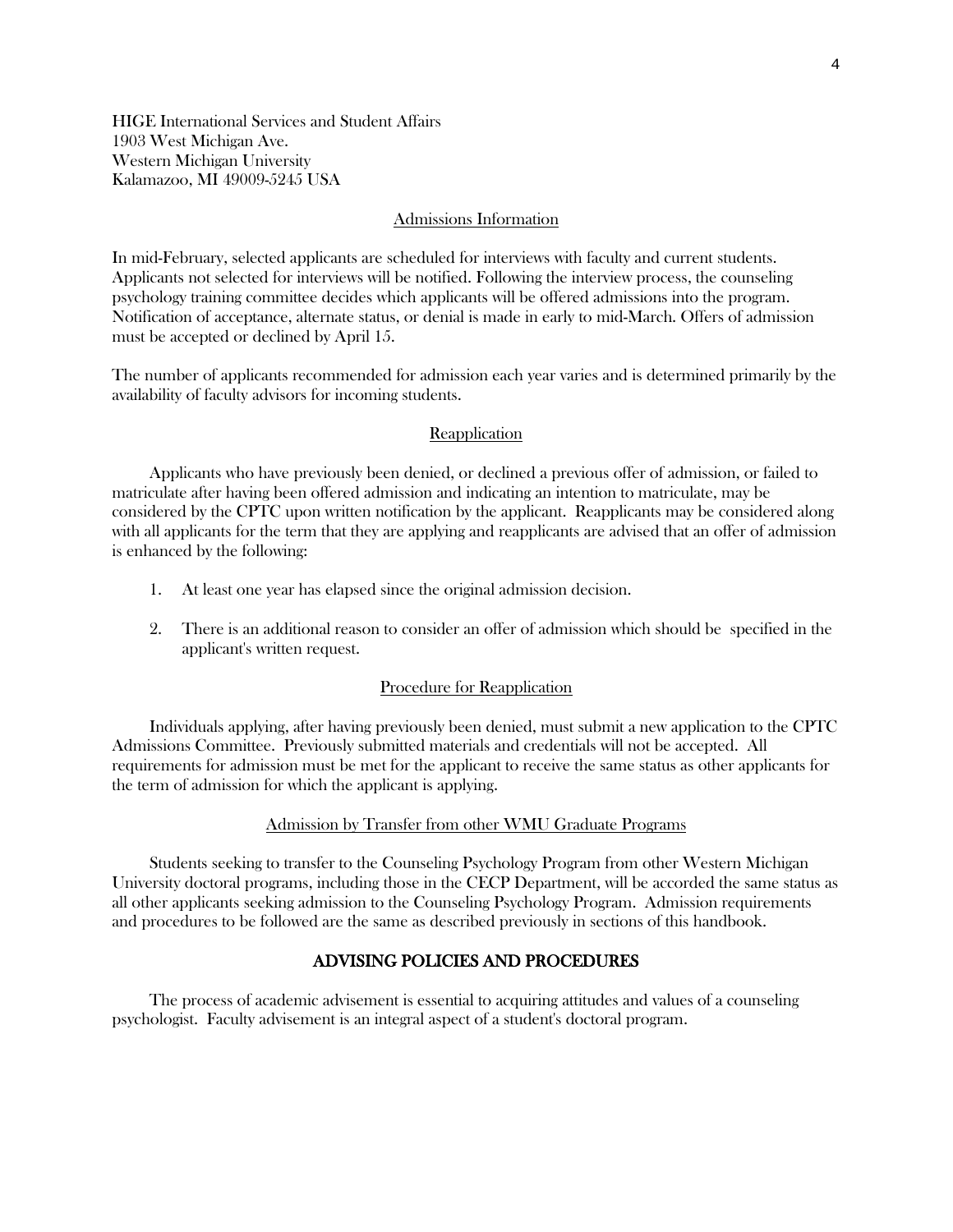## Temporary Advisor

Following admission and matriculation to the Counseling Psychology Program, students are assigned a temporary advisor. Temporary advisors are responsible for the orientation of the student to the program, the Department, and the University. In addition, temporary advisors assist new students to select courses to begin graduate studies and assist in the selection of a Doctoral Chairperson and Committee.

## Doctoral Committee Chairperson

When students become sufficiently acquainted with Department faculty members, they must request a member of the Counseling Psychology faculty to serve as their Doctoral Committee Chairperson. The request for the Doctoral Committee Chairperson usually occurs near the end of the first year of study and should occur by the end of the first semester of the second year.

The selection of a Doctoral Committee Chairperson is important because the chairperson and the student work closely together throughout the student's training. As soon as practical after the selection of a Doctoral Committee Chairperson, students will request the appointment of a Doctoral Committee.

## Doctoral Committee

A minimum of three persons is required for all doctoral committees. The Doctoral Committee is composed of the doctoral committee chairperson, a second member from the CECP Department and a third member representing the graduate faculty from a department other than the CECP Department.

Requests for appointment of Doctoral Committees are made by students after securing agreement of the selected faculty members to serve on the committee, and must be reviewed by the Counseling Psychology Training Committee, the Department Chairperson, and the Dean of the College of Education. The Dean of The Graduate College appoints doctoral committees following appropriate administrative review.

## Doctoral Committee Chairperson Responsibilities

The Chairperson shall have the following responsibilities:

- 1. Assisting the student in the preparation of a program of study that meets basic course and noncourse requirements as established by the CPTC and using elective course work to meet the student's needs for specialization consistent with his/her career goals.
- 2. Evaluating the student's readiness for competency examinations.
- 3. Working with the student in the preparation of designated sections of competency examinations.
- 4. Informing the student of any known difficulties and/or deficiencies at any stage of the student's program of studies and recommending to the student the steps that should be taken to overcome the difficulties and/or deficiencies.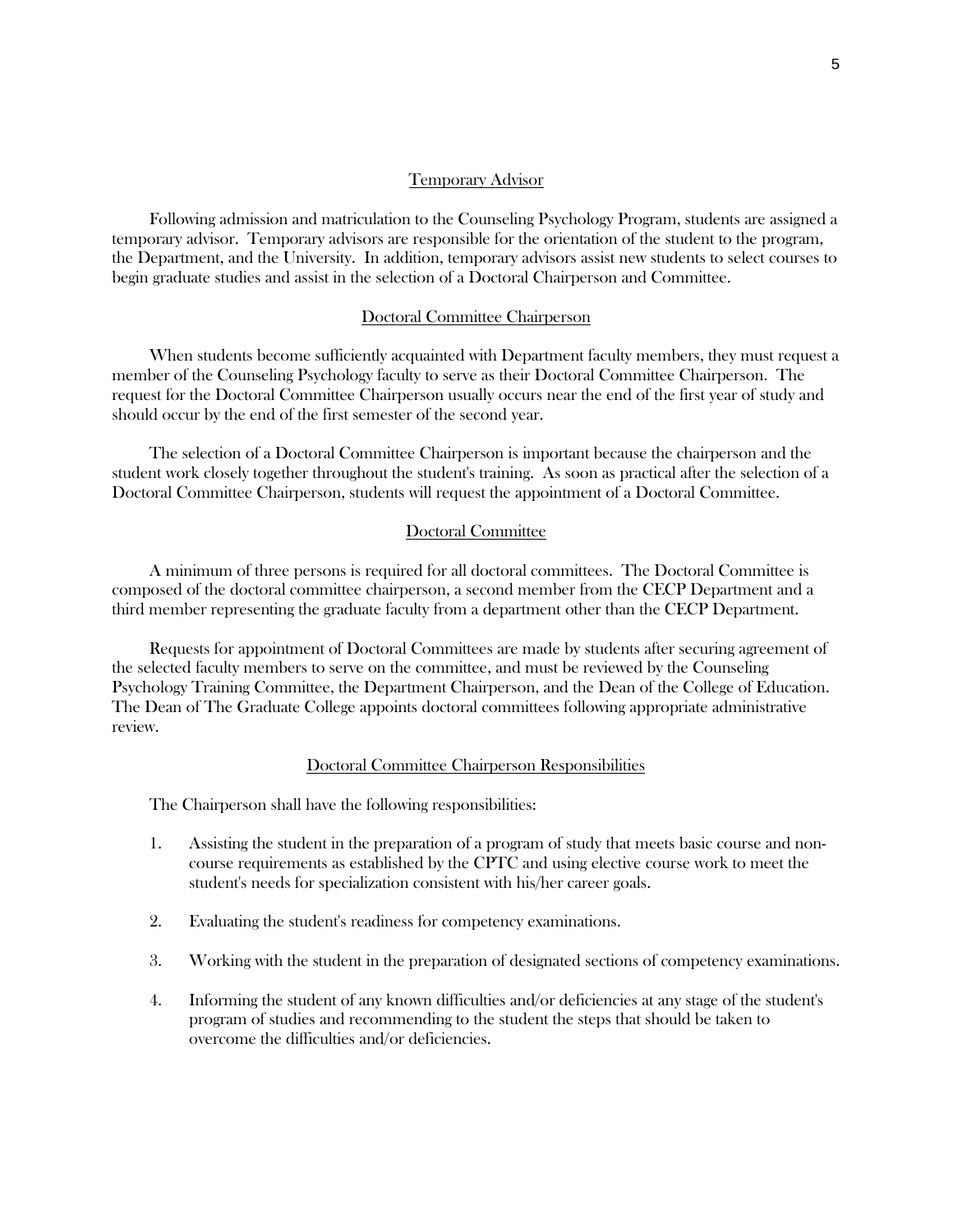- 5. Assisting the student in the selection of an appropriate internship site which will meet with internship requirements as established by the CPTC and the student's special needs and interests.
- 6. Assisting the student in defining a dissertation topic which is psychological in nature and supervising the preparation of a dissertation proposal for presentation to the Doctoral Committee.
- 7. Assuming primary responsibility for working with the student throughout the dissertation process.
- 8. Coordinating the work of doctoral committee members who review the dissertation.
- 9. Participating with the other committee members in hearing and evaluating the student's oral defense of the dissertation.
- 10. Recommending, along with the other committee members, the awarding of the doctoral degree.

## Doctoral Committee Responsibilities

The doctoral student's Committee members are responsible for:

- 1. Reviewing the student's program of studies.
- 2. Providing counsel and assistance for the student as he/she proceeds through the program of studies.
- 3. Assisting the student and Committee Chairperson in evaluating the student's readiness for competency examinations if requested to do so.
- 4. Approving along with all other Doctoral Committee members, the student's dissertation proposal.
- 5. Recommending, along with all other Doctoral Committee members, the student for admission to candidacy when appropriate.
- 6. Participating with all other Doctoral Committee members in hearing and evaluating the student's oral defense of the dissertation.
- 7 Recommending approval of the dissertation.

.

8. Recommending, along with all other Doctoral Committee members, the awarding of the doctoral degree.

## THE PROGRAM OF STUDY

The Counseling Psychology Program is designed to educate and train counseling psychologists with a variety of special interests. The CPTC requires students to complete a program of study which will achieve this goal. A specific form for the program of study shall be completed and submitted by students and doctoral chairs in conjunction with the doctoral committee and reviewed by CPTC.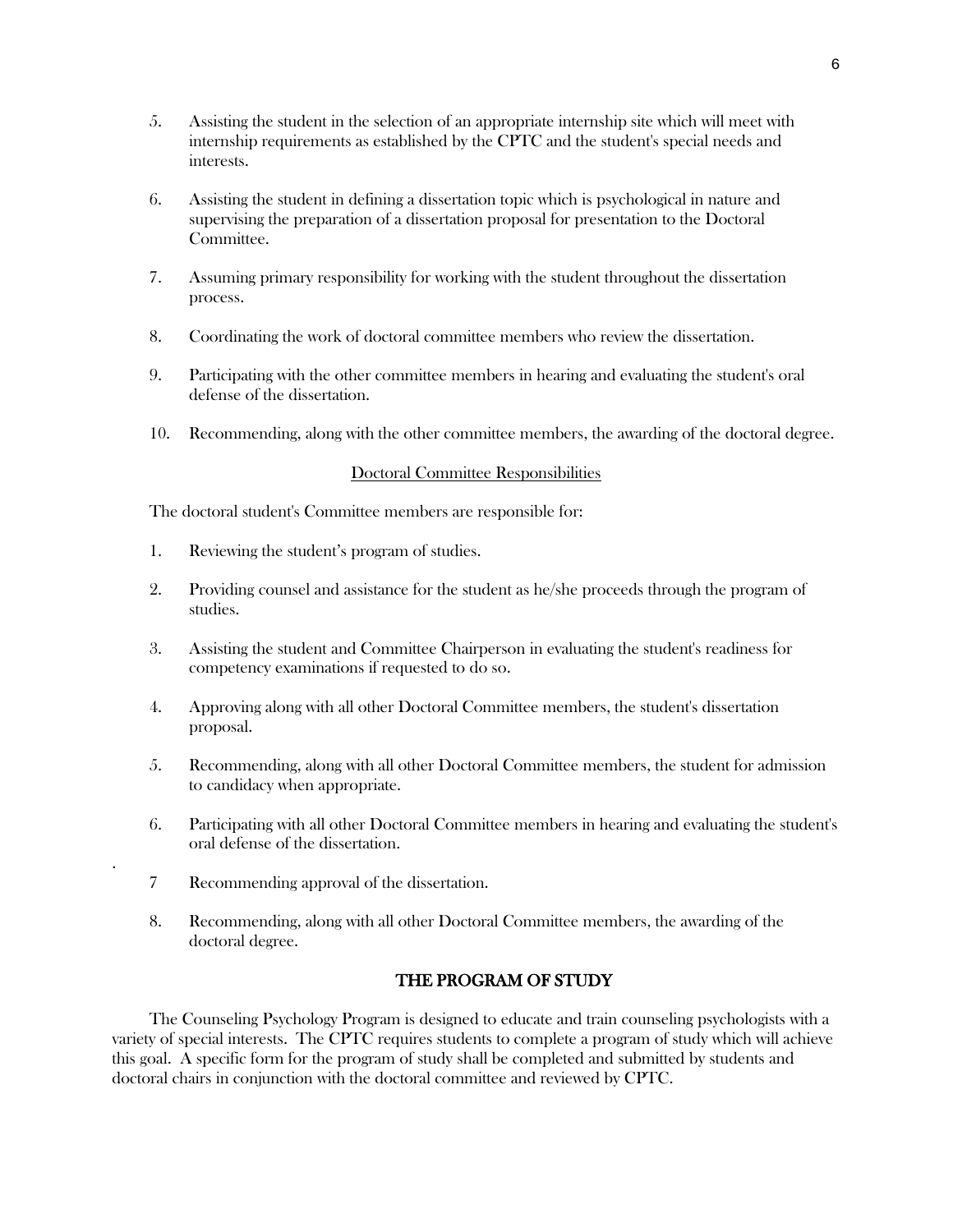The CPTC is also cognizant of the continuing need for professional practitioners who are eligible for state licensure/certification. The Counseling Psychology program enables students to pursue a combination of course work, practica experiences, research, and supervised internship typically expected for licensure/ certification. It is the student's responsibility to be aware of licensure/certification requirements in various states. The faculty, CPTC, Department and doctoral committee cannot be responsible for graduates' licensure/certification application outcome.

#### Program Prerequisites

 The following content areas are considered prerequisites for doctoral study in Counseling Psychology. It is anticipated that most students will have completed these courses or their equivalents before enrollment in the doctoral program. In the event that some of these content areas were not part of the student's graduate studies, students and their doctoral chairs and committees will work to develop a plan for their completion prior to graduation.

> Group Dynamics and Procedures Tests and Measurements Counseling Techniques Career Development: Theory and Practice Theories of Counseling Counseling Practicum Field Practicum (600 hours)

#### Required Courses

## I. Basic Scientific Core (30 hours)

## A. Research Tools

## Tool #1 - Research Methods (6 hours)

CECP 7250 - Counseling Psychology Doctoral Research Seminar (3) EMR 6480 - Qualitative Research Methods (3)

Tool #2 – Statistics (6 hours)

PSY 6340 - Advanced Statistics (3) PSY 6350- Correlation and Regression Analysis (3)

#### B. Biological Bases of Behavior (3 hours)

PSY 6120 - Advanced Physiological Psychology (3)

#### C. Cognitive - affective Bases of Behavior (3 hours)

CECP 6860 - Learning & Cognition (3) D. Social Bases of Behavior (3 hours) SOC 6510 - Social Psychological Theory (3)

## E. Individual Behavior and Human Development (6 hours)

CECP 6210 - Psychopathology: Classification & Treatment (3) CECP 6740 - Psychological Development Theory (3)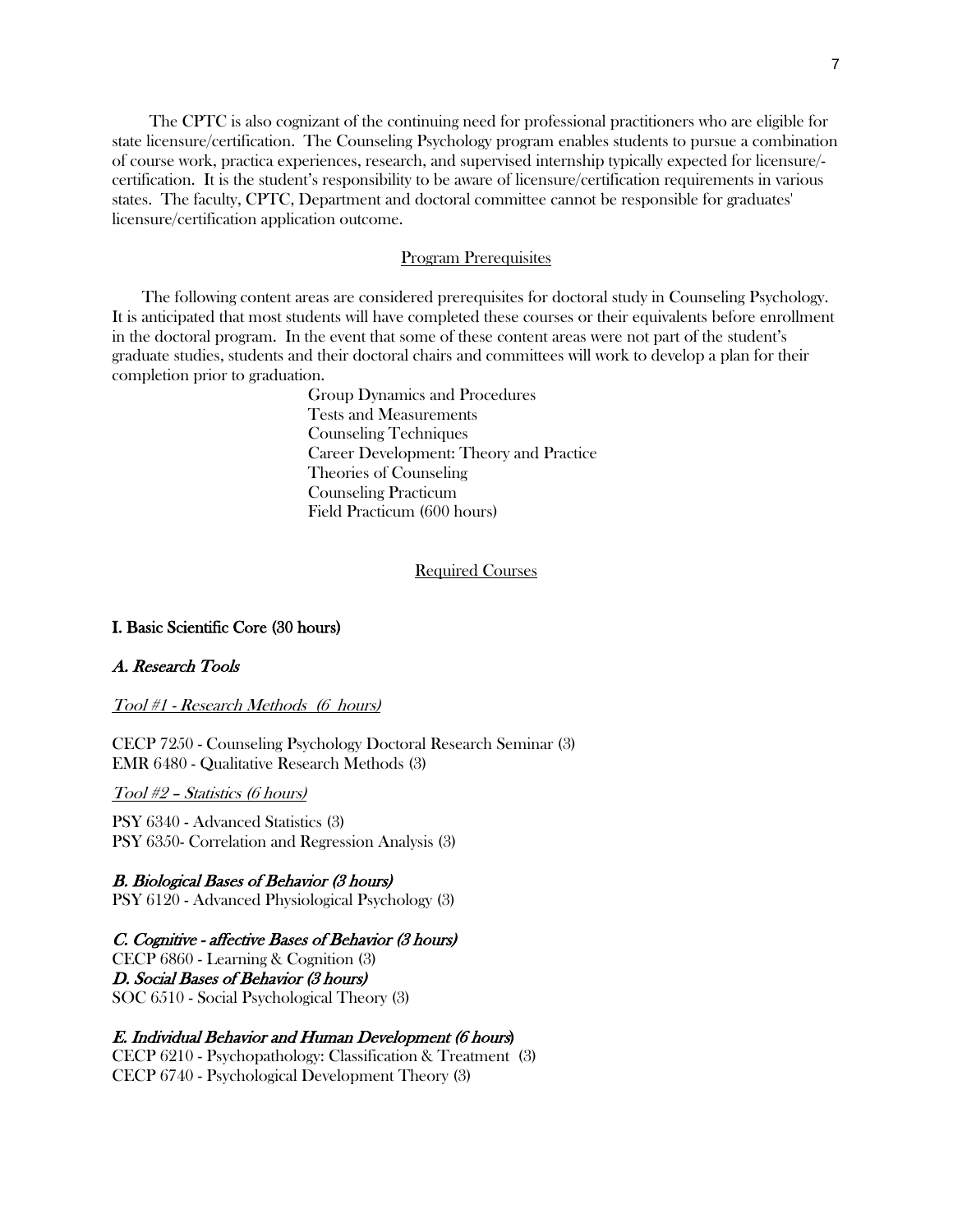# F. History and Systems of Psychology (3 hours)

PSY 5950 - History of Psychology (3)

## II. Specialization in Counseling Psychology (42 hours)

#### A. Counseling Psychology (24 hours)

CECP 6070 - Multicultural Counseling & Psychology (3) CECP 6880 - Advanced Multicultural Counseling Psychology (3) and elective concerning women, race/ethnicity, or lesbian and gay issues (3) CECP 6220 - Psychoeducational Consultation (3) CECP 6750 - Counseling Theories and Practices (Advanced) (3) CECP 6800 - Counseling Psychology Professional Issues and Ethics Seminar (3) CECP 6910 - Supervision in Counseling & Psychotherapy (3) CECP 6940 - Vocational Development Theory (Advanced) (3)

#### B. Human Assessment (6 hours)

CECP 6500 - Intellectual Assessment (3) CECP 6510 - Personality Assessment (3)

#### C. Supervised Doctoral Practica (12 hours)

CECP 6930a - Doctoral Practicum in Individual Counseling & Psychotherapy (4) CECP 6930b - Doctoral Practicum in Group Counseling (4) Elect one: CECP 6930c - Doctoral Practicum in Marital\Family Therapy (4) or CECP 6930d - Doctoral Practicum in Career Counseling (4) or CECP 6930e - Doctoral Practicum in Clinical Supervision (4)

\*Students are advised to track all of their master's and doctoral practicum hours for the internship application process. Please reference the APPIC Web site for more details (http://www.appic.org/). APPIC=Association of Psychology Postdoctoral and Internship Centers.

#### III. Recommended Electives ( 3 hours)

A minimum of 3 hours of appropriate electives recommended by the doctoral committee.

# IV. Doctoral Dissertation Hours (12 hours)

CECP 7300 - Doctoral Dissertation: must be continuously enrolled in hours (minimum 12) following initial enrollment until the dissertation is approved by the Graduate Dean.

#### V. Pre-Doctoral Internship (4 hours)

CECP 7320 - Doctoral Clinical Internship: enroll for 1 hour each of the four semesters during pre-doctoral internship.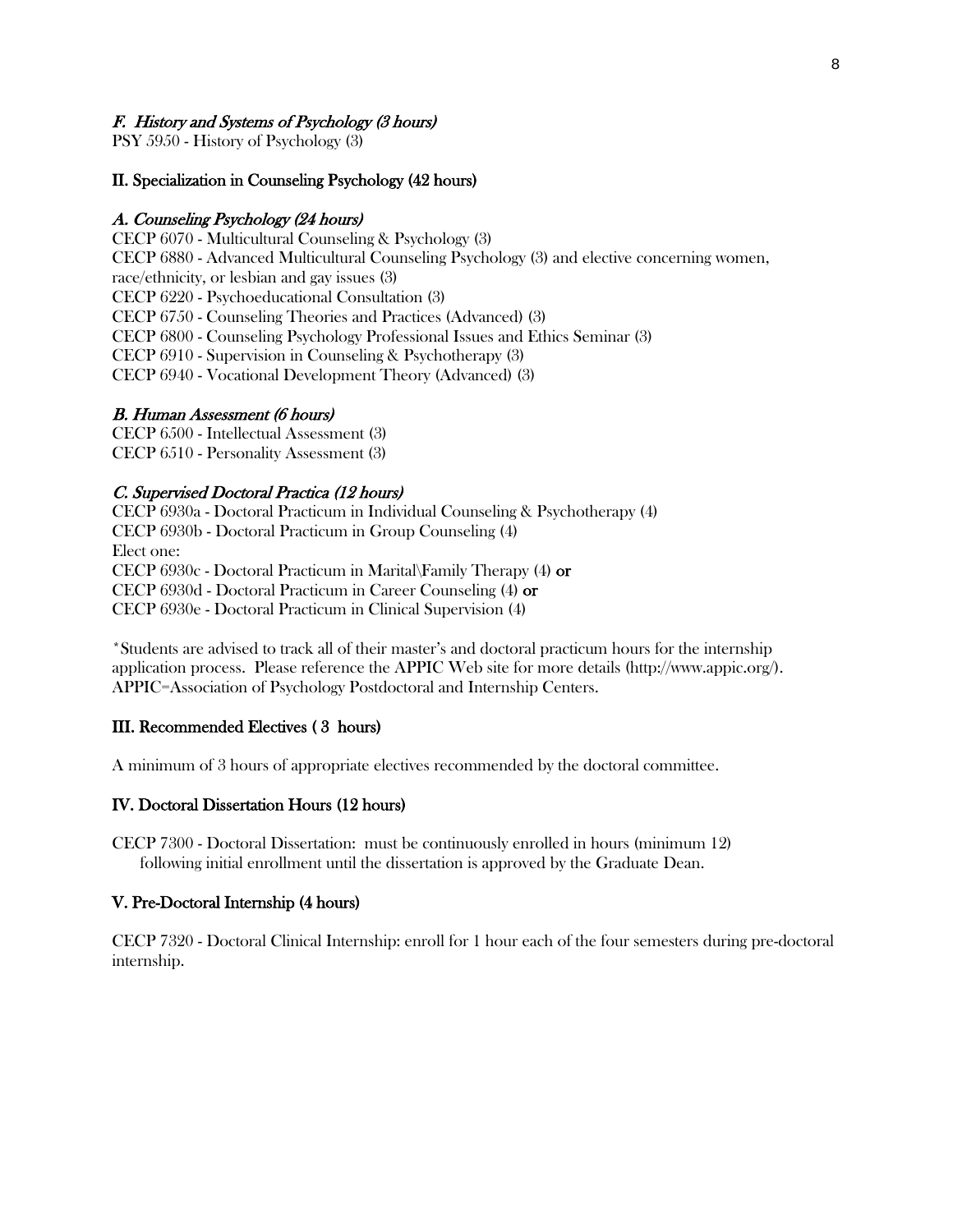## CONTINUOUS ENROLLMENT AND RESIDENCY POLICY

Students must complete their requirements for the doctoral degree within 7 years by continuous enrollment following their admission. Continuous enrollment is defined as enrollment in all fall and spring semesters from the initial enrollment to the semester in which the student graduates. If the student will graduate in summer I or summer II, the student must be enrolled in that session. For students not enrolled in the summer I and summer II sessions, pre-enrollment in the subsequent fall semester is necessary for access to library resources during summer I and summer II. All degree requirements must be completed within 7 years following the first semester of enrollment in the doctoral program.

Doctoral studies in counseling psychology require a minimum of three full-time academic years of graduate study at least two of which must be completed at Western Michigan University with a minimum of one year in full-time residence. Students must meet the full-time residency requirement for doctoral students of one academic year (two consecutive semesters) of full time study on campus. With the number of credit hours required to complete the doctorate in counseling psychology and the normal full-time graduate course load of 9 credits in the fall, 9 credits in the spring and 6 credits in Summer I and II, students usually require a minimum of 3 full-time years to complete their course work and comprehensive examinations, excluding dissertation and pre-doctoral internship. The program also requires the completion of a one-year pre-doctoral internship prior to the awarding of the doctoral degree. Typically counseling psychology students are in residency and engaged in full-time studies on campus for the first three years of their doctoral studies. Continuous enrollment on a full time basis prior to the pre-doctoral internship is strongly encouraged so that the student can be fully involved in the life of the department.

# GRADUATE COLLEGE POLICY

It is the doctoral student's responsibility to be knowledgeable of and to follow all The Graduate College Policies. See the current *Graduate College Catalog* for information pertaining to doctoral studies at the University.

## MINIMUM LEVEL OF ACCEPTABLE ACHIEVEMENT AND COMPETENCY

Counseling psychology doctoral students are expected to demonstrate minimal acceptable levels of achievement and competency throughout the doctoral program. Per Graduate College Policy, to be in good standing, doctoral students must maintain a 3.0 or higher grade point average (B or better). Students falling below a 3.0 GPA in any semester or session receive a "warning" even if the overall GPA is 3.0 or better. A student is placed on academic probation if the overall GPA falls below a 3.0, and receives a dismissal notice if the overall GPA is not raised to or above a 3.0 at the end of a semester or session on probation. The University's Graduate College Policy allows graduate students to pass a graduate course with a grade of C or better with C serving as the minimal passing grade for an individual graduate course. However, to be in good academic standing a student's overall GPA must be 3.0 or higher (B or better). Program faculty generally expect doctoral students to achieve grades of B or better in their coursework, maintain a minimum GPA of 3.0 or higher, and receive grades of Credit ( equivalent to a grade of B or better) in their practicum courses. Doctoral students are expected to meet developmental competency expectations consistent with the course work, practica and assessment training completed in program. Students functioning below good standing academic achievement expectations and/or below competency expectations for practicum/assessment work consistent with the level of training completed in the program are reviewed by faculty according to the annual review student review procedures and the student retention policy.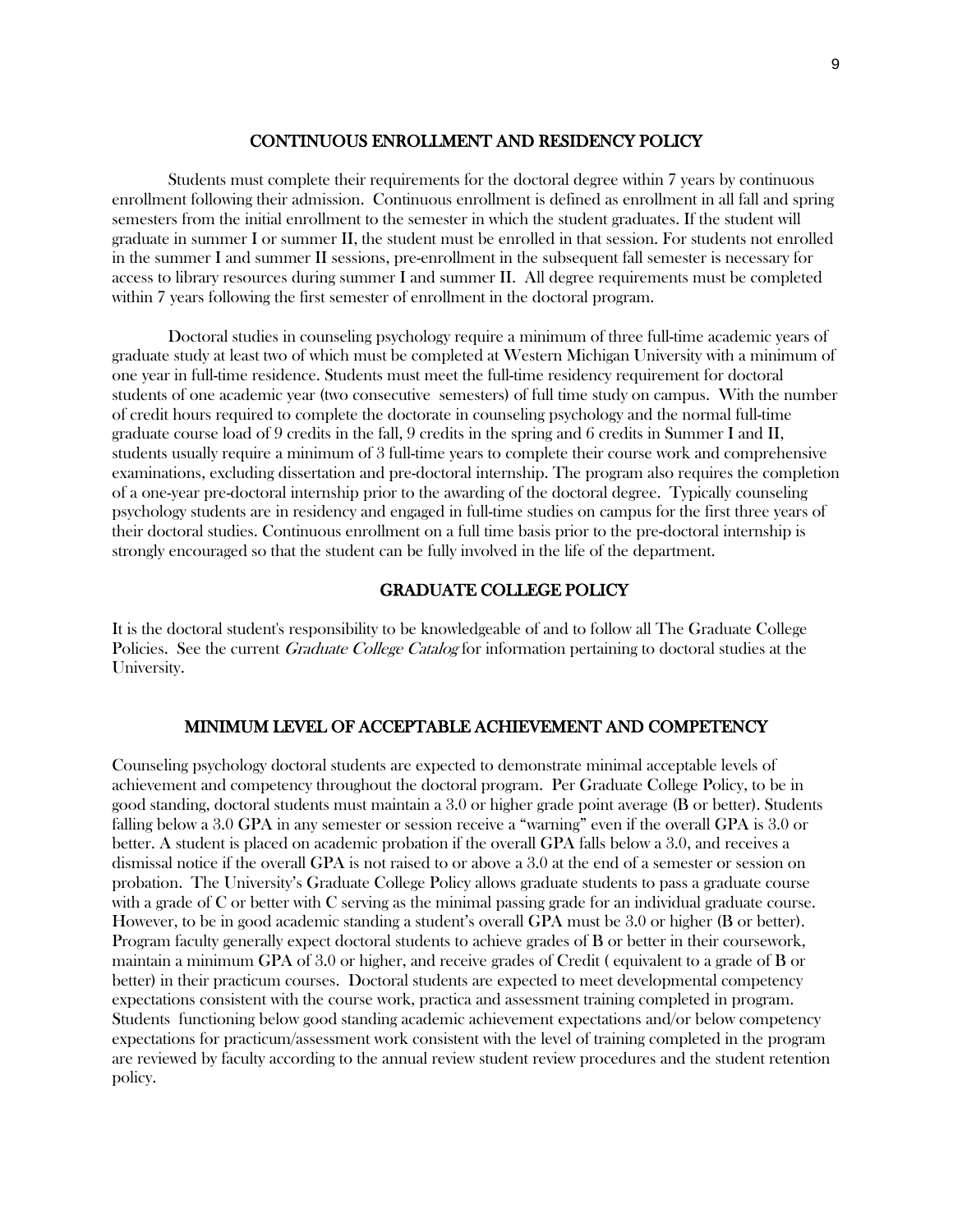# COMPREHENSIVE COMPETENCY EXAMINATIONS

The program of study in the Counseling Psychology Program is designed to prepare highly skilled professionals for positions in a variety of work environments. A carefully conceived and sequenced program of advanced psychological studies, practica, and research experiences equips students with knowledge and competencies requisite to future success in attaining their career goals.

Students are expected to demonstrate attainment of those competencies by successfully passing a series of examinations in the following areas: (1) counseling psychology information and knowledge and (2) a professional work sample.

It is expected that students will successfully complete the competency examinations prior to their pre-doctoral internship which usually requires that the student begin the examinations a minimum of 12 months prior to the planned beginning of their pre-doctoral internship. Certification of pre-doctoral internship applications rests with the Training Director in consultation with the student's committee chairperson.

It is the responsibility of the doctoral chairperson to notify CPTC by letter when students have successfully completed all of the following competency examinations:

# Knowledge in Counseling Psychology

This examination requires satisfactory written response to a set of questions that demonstrates the student's ability to integrate and apply knowledge in counseling psychology. Students may elect to satisfy this requirement with the approval of their Doctoral Committee .

#### Procedures

The procedures for satisfying this requirement are:

- a. Students request approval of the Doctoral Committee to attempt completion of this requirement.
- b. The Doctoral Committee selects one question in research methodology and one in counseling psychology.
- c. The Doctoral Committee selects two questions from the areas listed below:
	- 1. Consultation
	- 2. Developmental Psychology
	- 3. Ethics
	- 4. Foundations in Psychology
	- 5. Group Behavior
	- 6. Historical Foundations
	- 7. Multicultural Studies
	- 8. Program Evaluation
	- 9. Psychodiagnostics/Assessment
	- 10. Psychodynamics
	- 11. Psychopathology
	- 12. Psychotherapy
	- 13. Supervision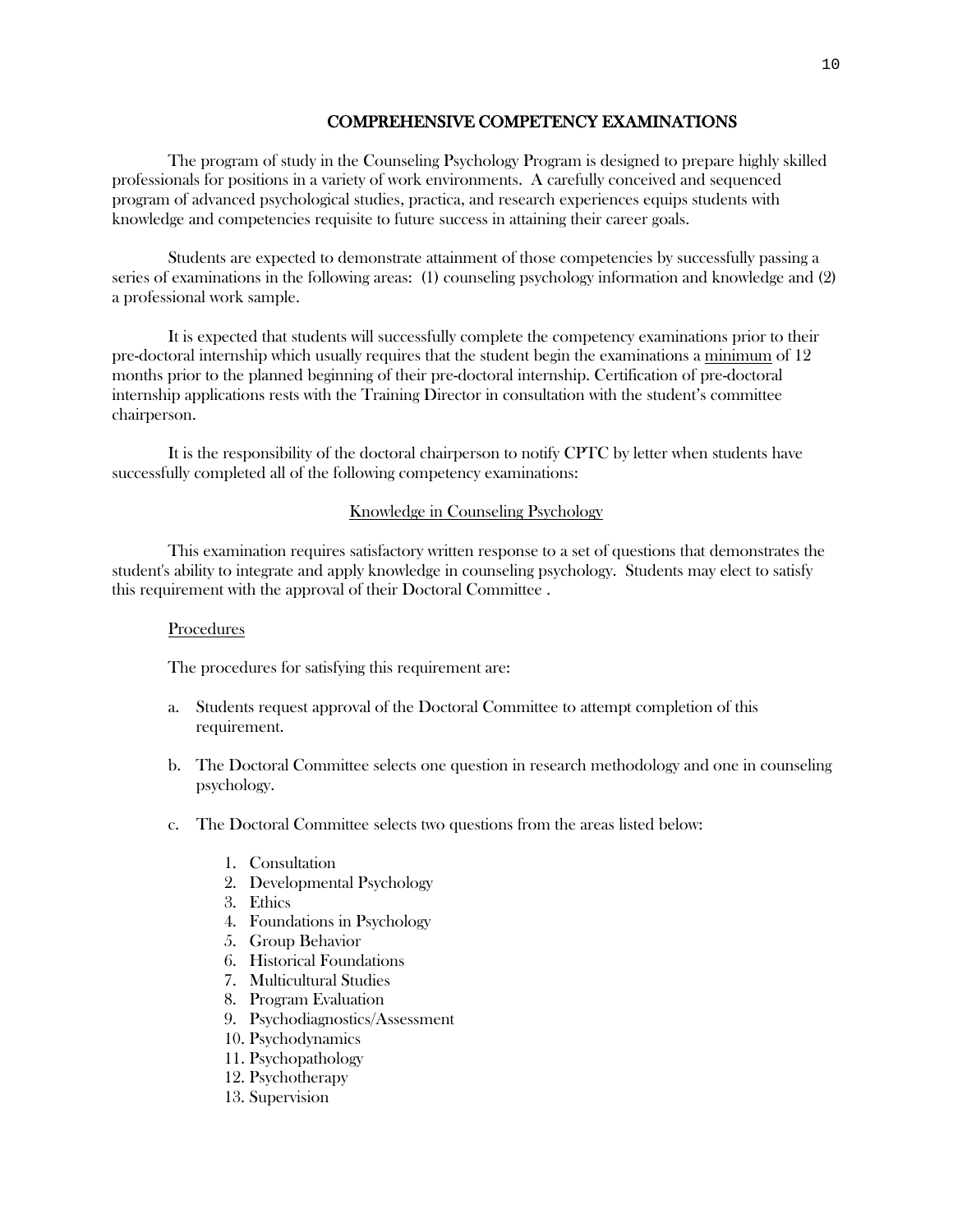#### 14. Theoretical Foundations 15. Vocational Psychology

- d. Students shall be given up to fifteen working days (twenty-one calendar days) to complete the examination.
- e. Each response shall be typewritten, double spaced, and shall not exceed 1500 words (six typewritten pages), exclusive of the references. APA citation and reference style shall be followed.
- f. Each question is evaluated independently a Pass/Fail basis by committee members. A majority vote of the Committee is necessary to pass the requirement.

## Professional Work Sample

This examination assesses students' behavioral skills in counseling psychology. Students may elect to satisfy this requirement with approval of their Doctoral Committee Chairperson.

#### **Procedures**

The procedures for satisfying this requirement are:

- a. The Doctoral Committee Chairperson and students arrange for an oral examination time and consult on a sample representative of the students work in counseling psychology.
- b. At least two weeks prior to the scheduled oral examination students present to each member of the doctoral committee a written description of a work sample that demonstrates his/her professional skills in counseling psychology. The oral examination time provides committee members an opportunity to question students, and students an opportunity to further demonstrate their understanding of the work sample presented.
- c. Following the oral examination, the evaluation committee shall determine by majority vote (pass/fail) if students have passed the professional work sample requirement.

## **Remediation**

Students who fail any of the designated examinations on their first attempt will be granted an opportunity for a re-examination. Students who fail on a second attempt will be reviewed by the CPTC. The CPTC may consider written requests from students that include support of their Doctoral Committee Chairperson for permission to make a third attempt.

Requests for permission to make a third attempt must be made within 30 days following official notification of the student's second failure in order to be considered by the CPTC. Students who fail any of the designated examinations on their third attempt will be reviewed by the CPTC who may recommend dismissal from the program.

# **Procedures**

Specific remedial procedures for each of the designated areas are as follows: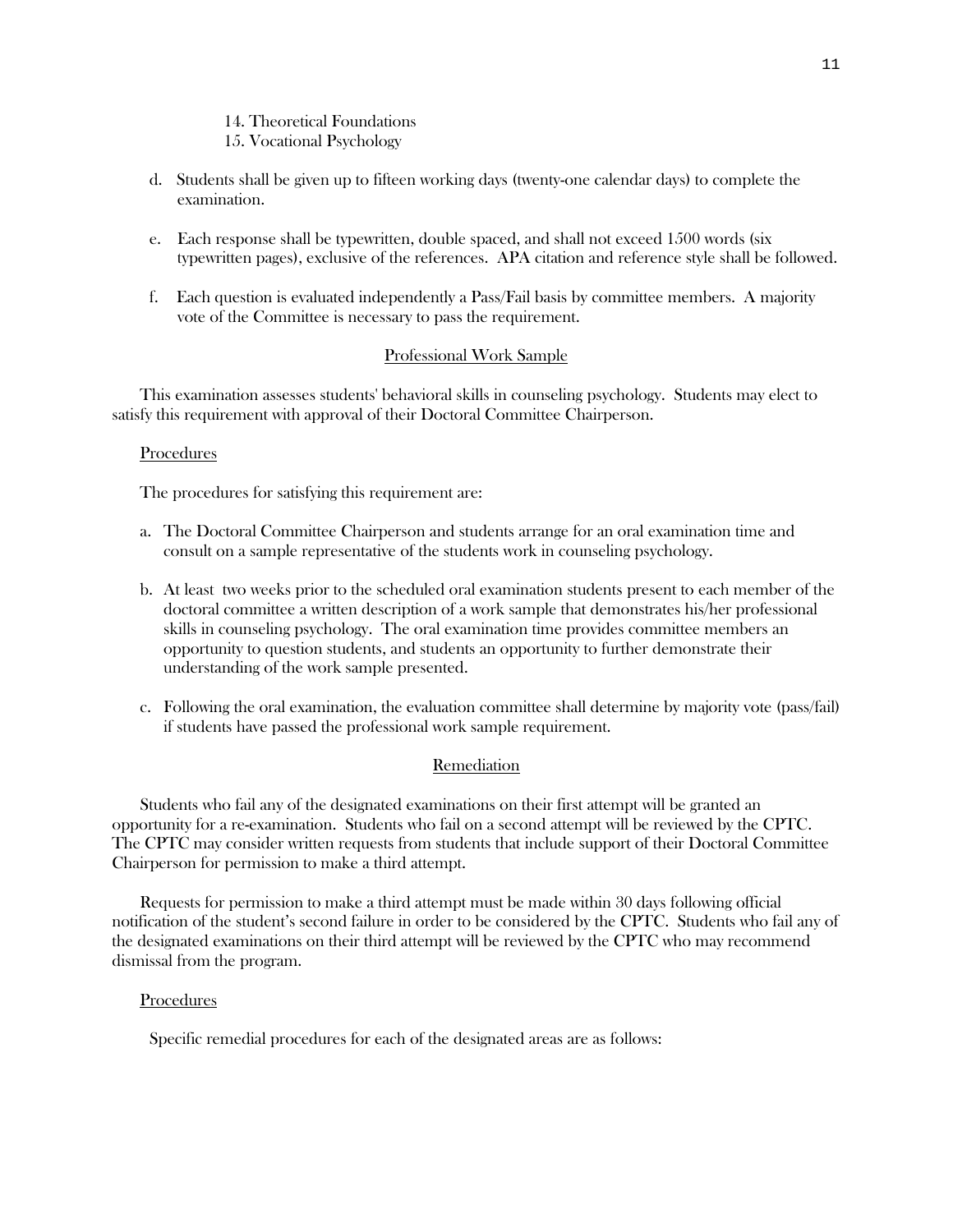#### 1. Knowledge In Counseling Psychology

Students who fail to receive a favorable evaluation in this area on the first attempt may elect to repeat the examination. It is the responsibility of the Doctoral Committee Chairperson to apprise students of deficiencies in preparation and suggest remedial measures which may assist students in overcoming these deficiencies. Committee members are expected to share the rationale they used in evaluating a student's examinations. When students elect to repeat this examination, the same procedures as in the first examination shall prevail.

#### 2. Professional Work Sample

Students who fail to pass this area on the first attempt may, after a period of three months, elect to repeat the examination. The same procedure of evaluation as prescribed for the first attempt shall be followed for the student's second attempt.

#### INTERNSHIP POLICIES AND PROCEDURES

The internship is an essential component of the Counseling Psychology Program. By furthering the development of the knowledge and skills facilitated by previous course work and practica, the internship becomes crucial preparation for functioning as a counseling psychologist. Students begin their internships only after completing all required course work, practica, competency examinations, the dissertation proposal, and have received approval from their Doctoral Committee Chairperson and the CPTC.

Internships require a 2,000 clock hour experience either for one calendar year of full-time experience, or for two years of half-time experience. They may or may not be in a single agency. The internship setting must be accredited by the American Psychological Association as an internship site. In rare cases a site may not be APA accredited, however, non APA accredited sites must be approved by the doctoral committee and the CPTC prior to application. October 1 is the deadline for filing the appropriate form.

Early in the Fall semester, students planning to apply for internship during the next academic year should meet with their doctoral chair and the program Training Director and obtain written instructions for certification. These meetings will allow review of the student's readiness for internship and permit certification if eligible. All students must complete an application form "Permission to elect, CECP 732 Clinical Internship" in order to enroll for the course associated with the pre-doctoral internship. Students should submit a copy of their acceptance letter or an Internship Acceptance Form to the Director of Training after Match Day. Following completion of the internship, a final evaluation is required from the site and this serves as documentation of completion of the internship.

# DOCTORAL CANDIDACY STATUS

Students who are applicants for a doctoral degree must achieve candidacy status before the semester or session in which their dissertation is defended. Candidacy status is awarded, with the concurrence of the Doctoral Committee, when the following requirements have been met:

- a. An overall point-hour ratio of 3.00 in all graduate work completed.
- b. Completion of all course requirements.
- c. Successful completion of all required competency examinations.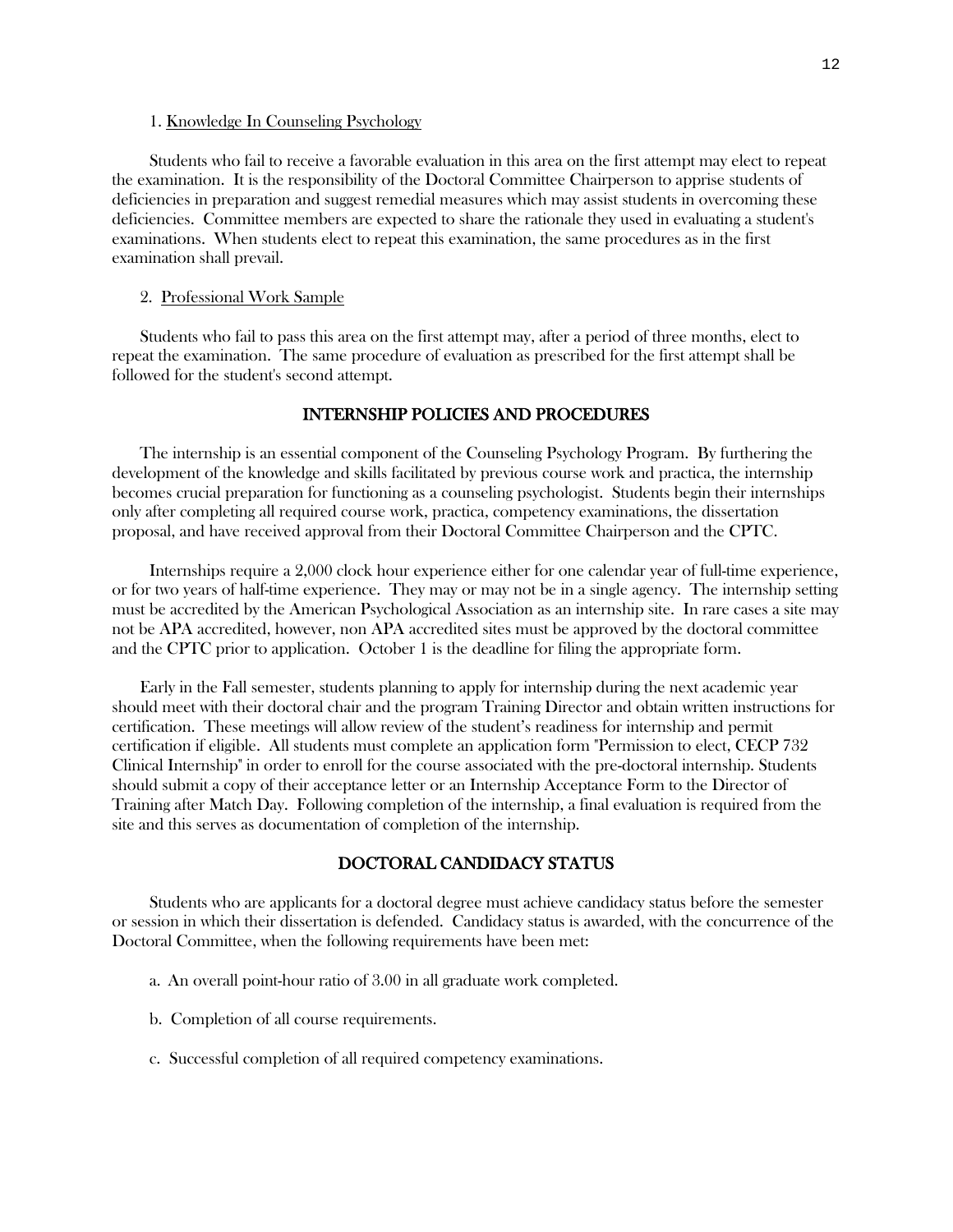d. Approval by the Doctoral Committee of the dissertation proposal and approval from the Human Subjects Institutional Review Board.

## Procedures

- 1. Students should present the completed form, "Request for Doctoral Candidacy Status," to the Doctoral Committee Chairperson.
- 2. The Doctoral Chairperson reviews the application for compliance and forwards it to the CPTC.
- 3. The CPTC reviews the request and submits a recommendation to the Department Chairperson to approve or disapprove. The Department Chairperson then reviews the recommendation and forwards it to The Graduate College.

## THE DOCTORAL DISSERTATION

The doctoral dissertation process is one which serves as a culminating professional educational experience. It demands that students demonstrate maturity as a scholar, and the ability to conceptualize, propose, design, and write an original study. The process requires serious investment of time and energies and an ongoing, effective relationship with one's Doctoral Committee Chairperson and members.

The Department does not expect students to be experienced researchers prior to the dissertation stage of the program of studies. However, as a result of students' previous research instruction, practice and completion of the dissertation process, the Department does expect that students will develop competency as researchers. The completion of the dissertation is the ultimate academic achievement in graduate study and it is fully expected that the dissertation and its oral defense will reflect the student's best efforts at scholarly achievement.

The dissertation topic must be psychological in nature and should reflect the student's professional interest in an area of inquiry, which is representative of the field of counseling psychology. The selection of an appropriate topic is the student's responsibility and is carried out in close consultation with the Committee Chairperson. Following the identification of a realistic, manageable, and interesting dissertation topic, students in consultation with their Committee Chairperson, prepare a formal written dissertation proposal. In general the proposal should include a rationale for selection of the topic, the problem and its background, a review of relevant literature, the proposed design of the study, and the proposed treatment of results. In short, a good dissertation proposal indicates the process which a student intends to go through from inception of the problem to conclusion. Dissertation proposals must be to committee members for review at least two (2) weeks prior to their scheduled meeting date. The Doctoral Committee, as described earlier in this document, must review the proposal and approve it. Students and their Committees then determine what their relationship will be during the dissertation process. Approval by the Human Subjects Institutional Review Board (HSIRB) must be obtained before the study commences. Information about the HSIRB review process and forms are available on-line at http://www.wmich.edu/research/compliance/hsirb/

The Department faculty requires that the American Psychological Association writing style be employed in dissertation writing. Where APA style is not specific, the style employed must meet The Graduate College requirements.

The Doctoral candidates shall schedule their orals at a time when all committee members can be present. Candidates shall provide a copy of their dissertations to their committees at least 14 days prior to the oral defense. The Doctoral Oral Examination scheduling form must also be filed with The Graduate College 14 days prior to the examination.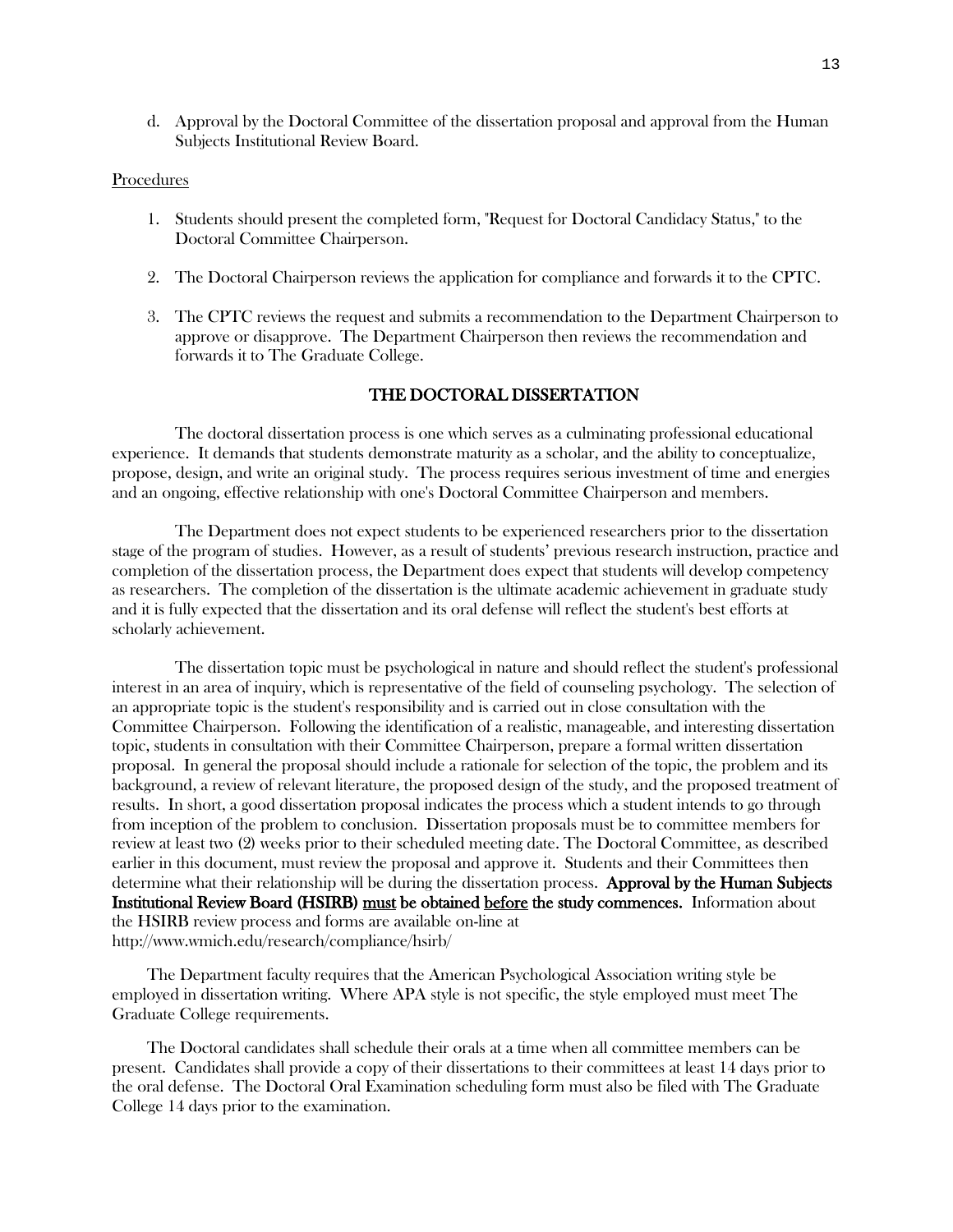The original and two copies of the dissertation should be distributed to The Graduate College. The department requests one bound copy. Students are urged to review the most recent version of The Graduate College's Guidelines for the Preparation of Theses, Specialist Projects, and Dissertations which is available on-line at<http://www.wmich.edu/grad/guidelines/> Copies of the current edition of the Publication Manual of the American Psychological Association may be purchased at the University's bookstore.

# STUDENT REVIEW PROCEDURE

Students will be reviewed annually by the CPTC concerning their progress and performance in the counseling psychology program. In particular students are reviewed for compliance with the following checkpoints for progress in the doctoral program:

By the end of the 1st year/Beginning of the 2nd year:

- 1. Completed Notification of Appointment to a Dissertation Committee. (This requires that you secure a doctoral chair and committee.)
- 2. Approved Program of Study
- 3. All doctoral students must secure a dissertation chair (academic advisor) and have a program of study approved, signed by committee and filed with the department by the end of fall semester during their second year of study. Students who do not complete these requirements will be required to meet with the Counseling Psychology Training Committee to discuss their progress in the program.

Prior to applying for internship (Oct. 1 of year before internship):

- 1. Knowledge Comprehensive Exam
- 2. Work Sample Comprehensive Exam
- 3. Dissertation Proposal Accepted by Committee

Prior to internship:

- 1. Complete all course work
- 2. To be eligible to apply for pre-doctoral internship in the fall semester of a specific year, doctoral students must complete one (1) program requirement (i.e., comps or dissertation proposal) no later than the last day of classes for summer session I. The second program requirement must be completed no later than October 1
- 3. Approved Request for Doctoral Candidacy (Includes dissertation proposal, approval and HSIRB approval)
- 4. Acceptance Letter from Pre-Doctoral Internship Site

Prior to graduation (7-year time limit):

- 1. Internship successfully completed (Final Evaluation from Pre-Doctoral Internship Site)
- 2. Completion of Dissertation Oral Examination (includes Graduate College approval and copy of dissertation front piece submitted to the CECP office)

In addition to the annual basic progress checks noted above, students are continuously evaluated, monitored and reviewed by faculty with respect to their professional development, academic performance and clinical performance while in the program. Program faculty who have significant concerns about a student's professional development, academic performance or clinical competence may raise the concern in executive session of the CPTC monthly meetings or during the annual student reviews. Policy and procedures outlined in the department's Graduate Student Retention Policy, including the student concerns form procedure, are followed when significant concerns occur.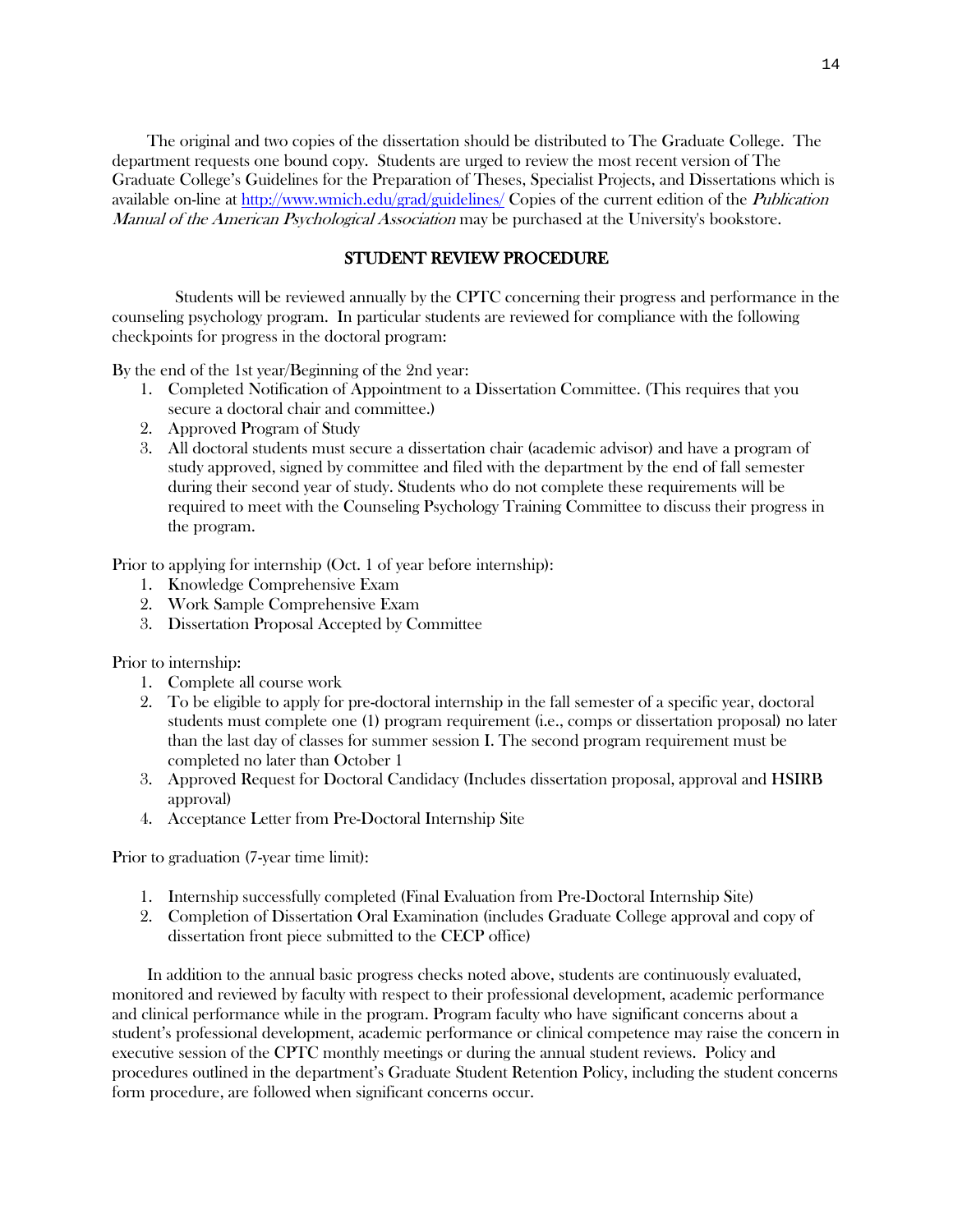Students are advised of their progress or lack of progress toward these goals and requirements in the Fall semester of each academic year. A letter is written to each student noting their progress through the various stages of their program and suggesting any actions needed on their part at that time. Progress on these goals and requirements are essential to the student's successful completion of the degree requirements within the seven year time limit of the Graduate College.

## Retention Policy for Graduate Students in the Department of Counselor Education and Counseling Psychology

Recommended by Faculty April 6, 2006 Approved by Department Chair and University Counsel May 26, 2006

I. Scope: This policy applies to all students enrolled for academic credit in the Department of Counselor Education and Counseling Psychology.

II. The Department of Counselor Education and Counseling Psychology has responsibility to the public and the appropriate national and state professional associations to evaluate student ability and willingness to meet academic standards set forth by the university, as well as standards of personal and professional conduct set forth in the university Student Code and the ethical standards associated with their field of practice (i.e., standards developed by the American Counseling Association, the American Psychological Association, the American Association for Marriage and Family Therapy, the American School Counselor Association, the National Association of Student Personnel Administrators, the American College Personnel Association, the Council on Rehabilitation Education, the Commission on Rehabilitation Counselor Certification , the American Society for Training and Development, the Society for Human Resource Management, and the International Society for Performance Improvement). Accordingly, students must abide by the standards set forth in the most recent versions of the ethical standards and professional codes of conduct associated with their field of practice. Students should be aware that portions of these standards require practitioners to prevent personal problems and conflicts from harming a client or interfering in effective treatment and stipulate that practitioners must practice within their bounds of competence.

Formal evaluation of student adherence to these standards will be conducted at least annually at a department faculty or training committee meeting. Student adherence to these standards will also be continuously monitored by program faculty (through, for example, courses, advising, or other professionally-related interactions). Should faculty become concerned about a particular student's conduct in the course of professional interactions, they should discuss their concern with the student, and complete a Professional Conduct Concerns form. Copies of this form will be given to the student, the student's advisor, and placed in the student's department file. Depending upon the outcome of this initial discussion with the student, faculty may also present the concern at the annual review meeting and/or request time to discuss their concern at the next faculty, training committee, or unit meeting. Following discussion of a student's conduct during either the annual evaluation period, or as a result of continuous monitoring, the student will be provided an opportunity to present their perspective regarding the matter. Afterwards, the department faculty or training committee may make recommendations for further action, if any, to the department chair. Such recommendations may include, but are not limited to: taking no action, educational remediation within the department or formal referral through the department chair to the appropriate university conduct board or other university department, division, or process. The department chair will determine departmental remediation, if any, after considering faculty recommendations. Educational remediation within the department may include, when appropriate, assisting the student in identifying a more appropriate alternative career choice. University sanctions may include, but are not limited to: written warnings, reprimands, behavior contracts, probation, suspension and/or dismissal from the university.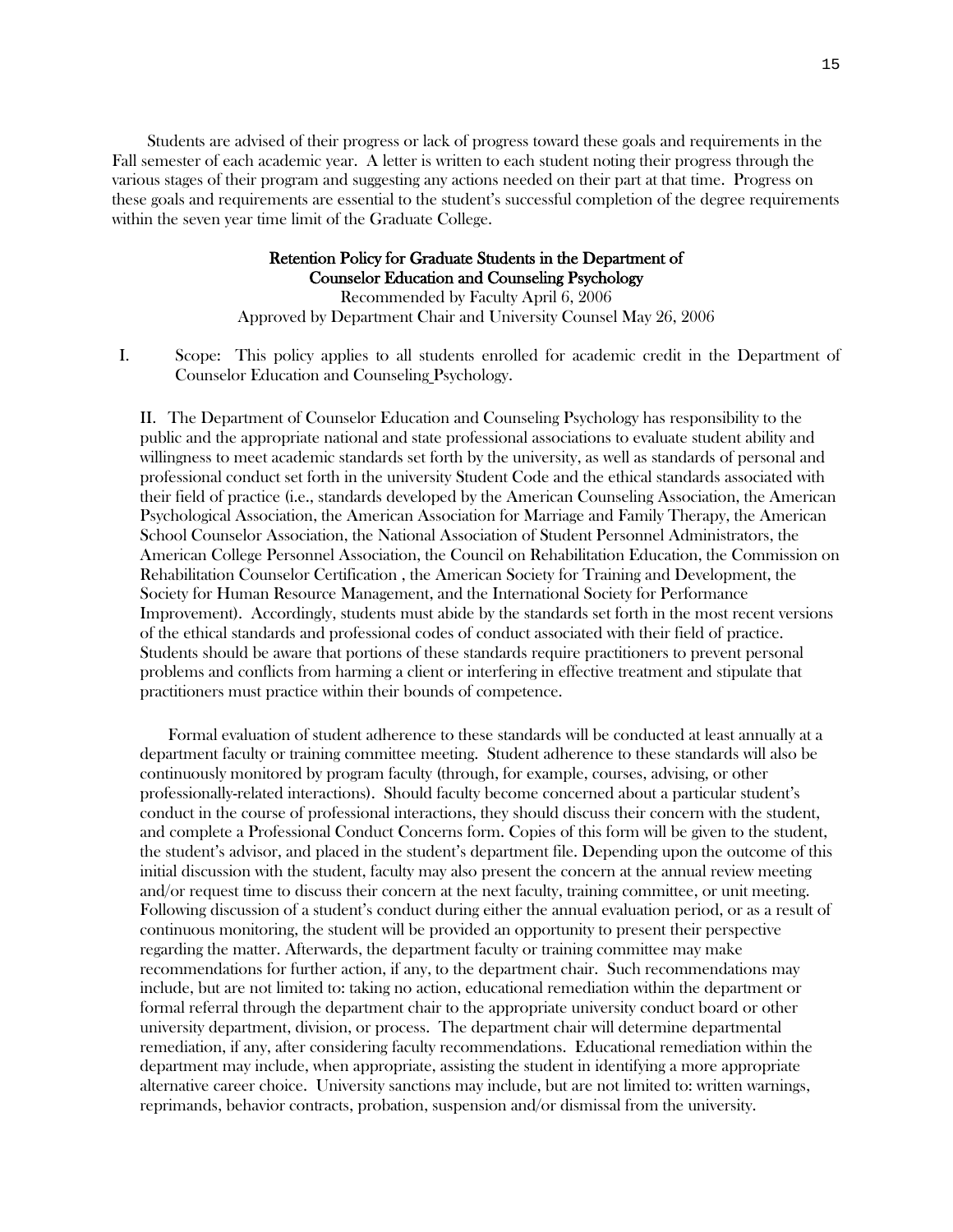This Policy does not operate to diminish or abridge a student's right under other applicable university policies or procedures. This policy does not operate to diminish or abridge the university's rights under other university policy, university procedure, or applicable law.

- III. Students must abide by the most current academic standards set forth by the Western Michigan University Graduate College. Policies and procedures are made available in college catalogs as well as other university documents. Students may request copies of these policies and procedures at any time.
- IV. Students must abide by the Western Michigan University Student Code and other applicable university policy.
- V. The department reserves the right to evaluate any special or unique circumstances or to modify this retention policy as needed.

L:\CECP Main Office\Student Retention Policy Rev May 2006\CECP Retention Policy final 052606.doc

## Professional Conduct Concerns

| Student               | Program Area                |
|-----------------------|-----------------------------|
| Date of               | Date of                     |
| <b>Faculty Member</b> | Documentation<br>Resolution |

The Department of Counselor Education and Counseling Psychology has responsibility to the public and the appropriate national and state professional associations to monitor and respond to the professional conduct of students. As detailed in the department retention policy and documented in doctoral and master's student handbooks, the faculty continuously monitor student adherence to standards of personal and professional conduct set forth in the ethical standards associated with their field of practice. This Professional Conduct Concerns form is designed to assist department faculty in communicating areas of concern to students.

| check all areas of |                                                                                                        |
|--------------------|--------------------------------------------------------------------------------------------------------|
| concern            | PROFESSIONAL CONDUCT CONCERNS                                                                          |
|                    | Exhibiting professional attitude and behavior in interactions with others including fellow students,   |
|                    | faculty, supervisors and clients.                                                                      |
|                    | Exercising good judgment in sharing personal feelings, thoughts and experiences in the                 |
|                    | classroom or other professional settings.                                                              |
|                    | Assuming appropriate level of professional responsibility for completion of assigned work and          |
|                    | professional duties.                                                                                   |
|                    | Demonstrating willingness and ability to use self-reflection to develop multicultural awareness,       |
|                    | knowledge and skills.                                                                                  |
|                    | Demonstrating willingness and ability to use self-reflection to promote professional growth.           |
|                    |                                                                                                        |
|                    | Demonstrating openness to constructive feedback from instructors and supervisors.                      |
|                    |                                                                                                        |
|                    | Adhering to state regulations concerning their profession. Circle One:<br><b>Counseling Psychology</b> |
|                    | Marriage & Family Therapy<br><b>Counselor Education</b> Human Resource Development                     |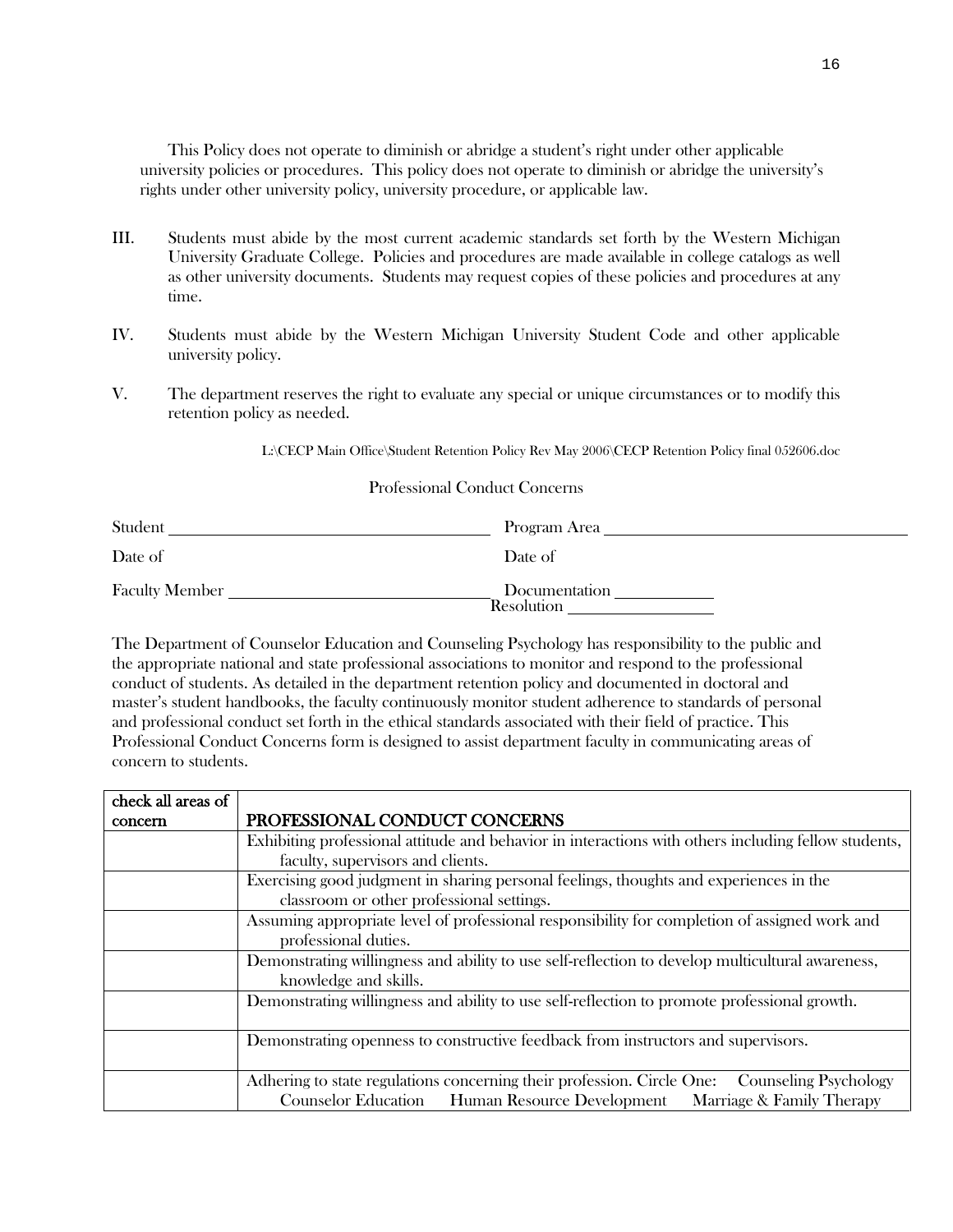| <b>Student Affairs</b>                                                                                                                                                                                                                                                                    |
|-------------------------------------------------------------------------------------------------------------------------------------------------------------------------------------------------------------------------------------------------------------------------------------------|
| Adhering to ethical standards of their profession <sup>2</sup> . Circle One:<br>Counseling Psychology (APA) Counselor Education (ACA, ACES, ASCA, AMHCA,<br>CRCC, IAMFC) Human Resource Development (ASTD, ISPI, SHRM)<br>Marriage & Family Therapy (AAMFT) Student Affairs (ACPA, NASPA) |
| Other:                                                                                                                                                                                                                                                                                    |

Describe problematic behavior including context (e.g., courses, advising, informal interaction):

\_\_\_\_\_\_\_\_\_\_\_\_\_\_\_\_\_\_\_\_\_\_\_\_\_\_\_\_\_\_\_

Summarize discussion with student:

 \_\_\_\_\_\_\_\_\_\_\_\_\_\_\_\_\_\_\_\_\_\_\_ Faculty Signature Date

Faculty Signature Date

I have had opportunity to review and discuss these concerns.

Student Signature Date

Summary of current level of concern:

I am comfortable with the informal conversation I had with the student. No further action is needed at this time.

\_\_\_\_\_\_\_\_\_\_\_\_\_\_\_\_\_\_\_\_\_\_

I believe the concern should continue to be monitored, and would like to discuss this student during the annual review.

\_\_\_\_\_ I believe the concern is serious enough to warrant immediate faculty discussion and possible action.

Summarize faculty recommendations for continued monitoring or intervention. Specify action, actor and timeline.

\_\_\_\_\_\_\_\_\_\_\_\_\_\_\_\_\_\_\_\_\_\_

Faculty Signature Date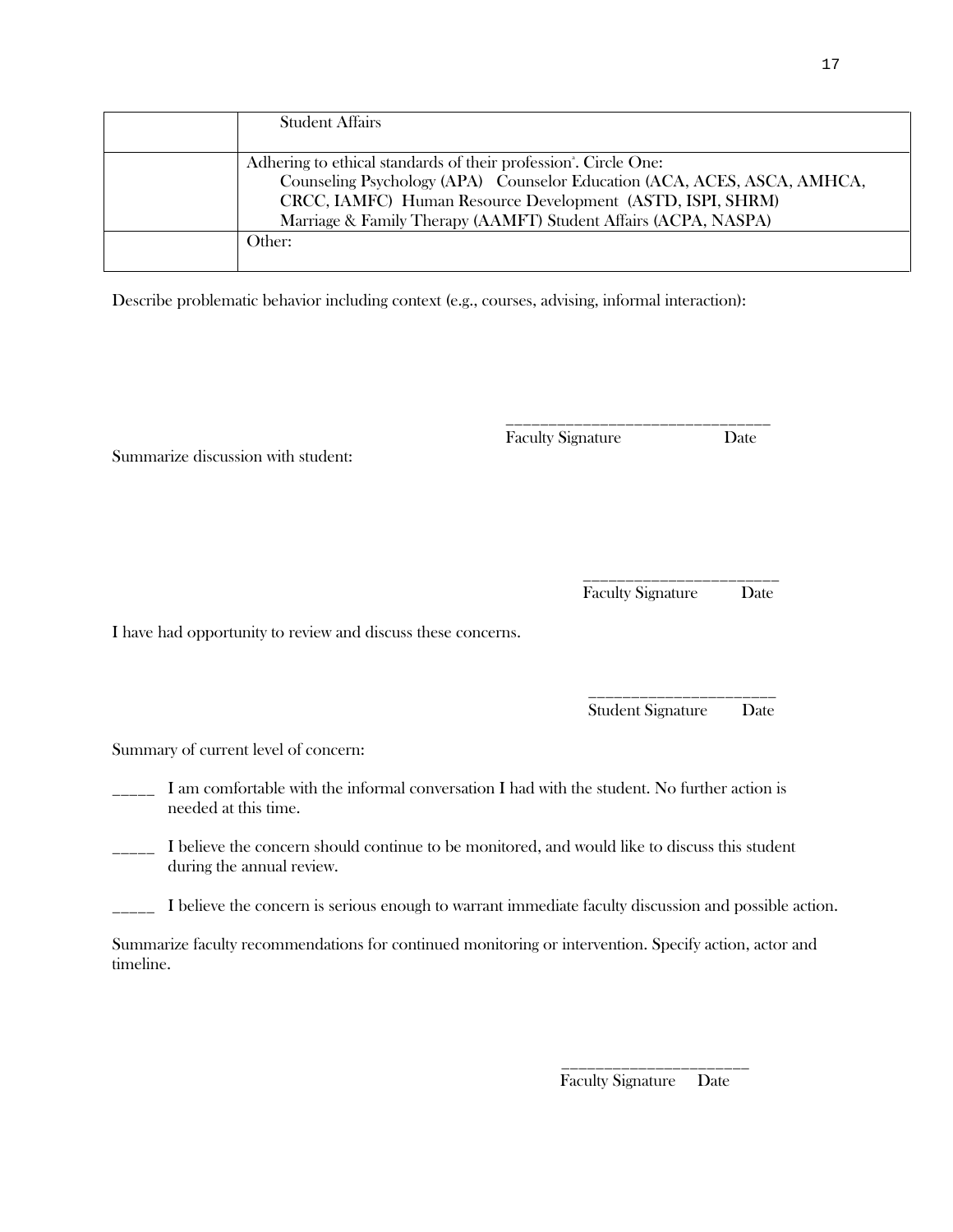# STUDENT RIGHTS AND RESPONSIBILITIES

Important information concerning graduate student rights and responsibilities are specified in the Student Rights and Responsibilities section of the Western Michigan University Graduate Catalog which is available online. A link to the Graduate Catalog is available on the CECP Student Resources webpage at <https://wmich.edu/cecp/student-resources>.

Once in the online Graduate Catalog students may link to the Student Rights and Responsibilities section of the catalog on the Academic Policies page. Basic information on University and Graduate College policies is provided concerning: Students' Basic Rights; Academic Rights; Student Academic Conduct including Academic Honesty, Cheating, Fabrication, Falsification and Forgery, Multiple Submission, Plagiarism, Complicity, Computer Misuse; Conduct in Research; Research Board Requirements; Charges of Violations of Academic Honesty and Conduct in Research; Course Grade and Program Dismissal Appeals; Dissertation/Thesis/Project Appeals Procedure; The Family Educational Rights and Privacy Act; Policy on Sexual Harassment and Sexism; President's Statement on Racial and Ethnic Harmony; Discrimination: Complaints and Grievance Procedure; Western Michigan University Student Code; Western Michigan University Expectations for Good Practice in Graduate Education; and Western Michigan University Adjudication of Situations Involving Graduate Students' Rights and Responsibilities. All CECP graduate students are expected to read and be familiar with the Student Rights and Responsibilities section of the Graduate College Catalog.

## PROGRAM ENHANCEMENT AND SELF-ASSESSMENT

The Counseling Psychology program has an ongoing commitment to self-assessment and program enhancement. The Counseling Psychology Training Committee (CPTC) is responsible for insuring the implementation of a comprehensive counseling psychology curriculum including coursework, practica, and internships. To preserve and enhance the quality of the program the following have been included as part of the program's self-assessment and enhancement activities.

As part of the APA accreditation process the program submits an annual report to APA for reaffirmation of accreditation each year. The program will also participate in future self-study and periodic reviews required by the APA accreditation process. The program is accredited by the Commission on Accreditation of American Psychological Association (APA). Questions related to the program's accredited status should be directed to the Commission on Accreditation: Office of Program Consultation and Accreditation, 750 First Street NE, Washington, DC 20002-4242, telephone (202) 336-5979/Email: [apaaccred@apa.org](mailto:apaaccred@apa.org) Web: [www.apa.org/ed/accreditation](http://www.apa.org/ed/accreditation) The program is committed to maintaining full compliance with APA's Guidelines and Principles for Accreditation of Programs in Professional Psychology.

The program's mission and specific objectives are assessed both within the program as well as outside the program. Focus is given to current students' activities as well as students' achievements following graduation as indicators of program outcome. The program's self-assessment is focused on the four basic goals identified in the Program Philosophy section of this Handbook (Program Goals 1 – 4, page 1). Outcome indicators utilized within the program for current students include coursework, practica, annual review of students, comprehensive examinations, dissertation, internship review, internship placement, internship evaluations, publications involving students/faculty collaboration, presentations involving student/faculty collaboration, and organizational membership and attendance at national and regional conferences. Outcome indicators obtained from graduates of the program include initial and current job placements, licensure, publications and presentations, organizational membership, and community involvement/leadership.

 All courses, instructors, practica and internship experiences are regularly evaluated by students. The Department Chair and Department Faculty consider student evaluations annually. The Department Chair may refer specific course, program or practica issues pertaining to the doctoral program to the CPTC for review and recommendations. Student feedback and evaluations of internship training sites are also